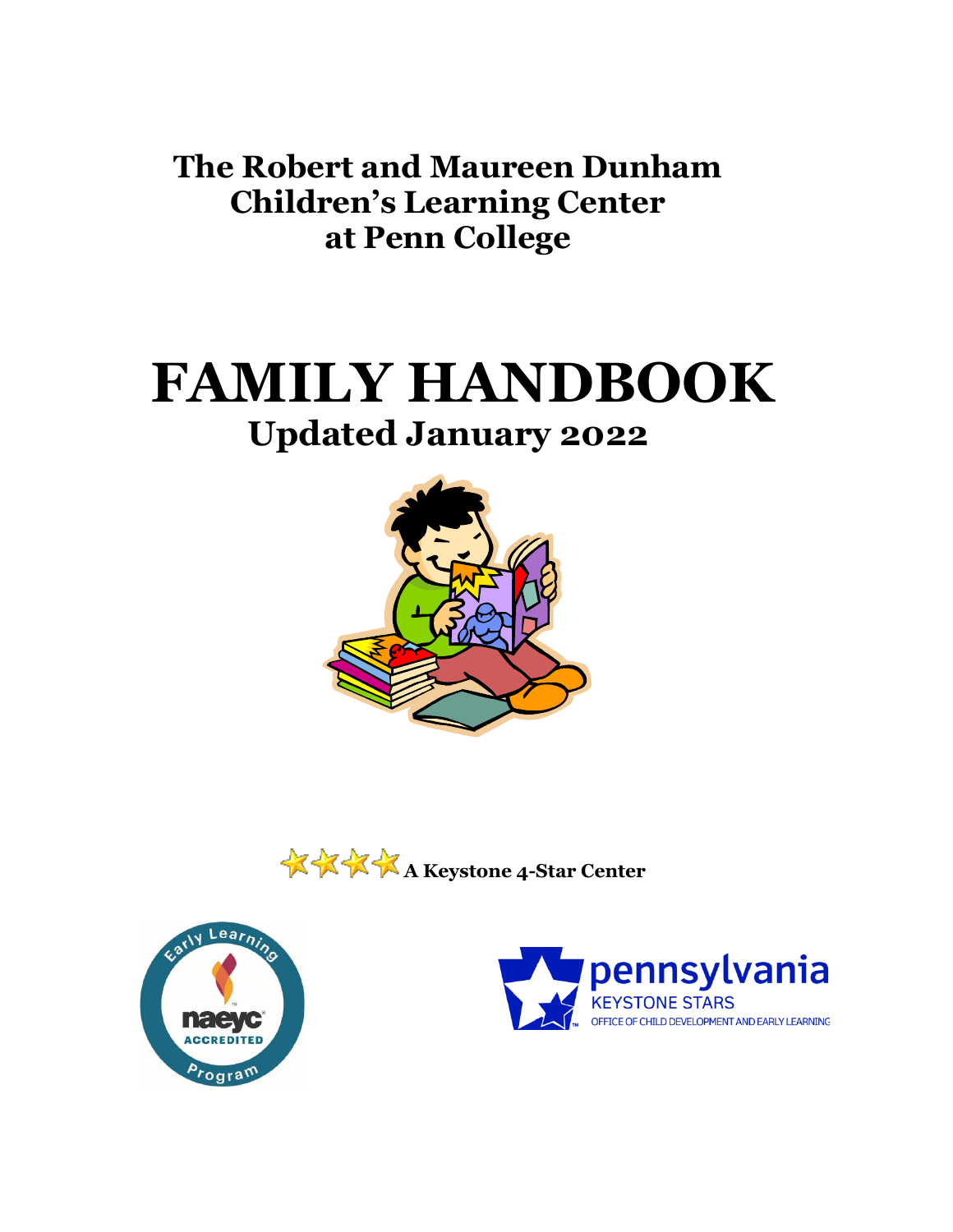# **TABLE OF CONTENTS**

| USDA IS AN EQUAL OPPORTUNITY PROVIDER AND EMPLOYER3 |  |
|-----------------------------------------------------|--|
|                                                     |  |
|                                                     |  |
|                                                     |  |
|                                                     |  |
|                                                     |  |
|                                                     |  |
|                                                     |  |
|                                                     |  |
|                                                     |  |
| APPENDIX A: REQUIRED EMERGENCY PLAN LETTER23        |  |
| APPENDIX B: CENTER CONTACT INFORMATION 24           |  |
| APPENDIX C: PROGRAM WIDE EXPECTATIONS  25           |  |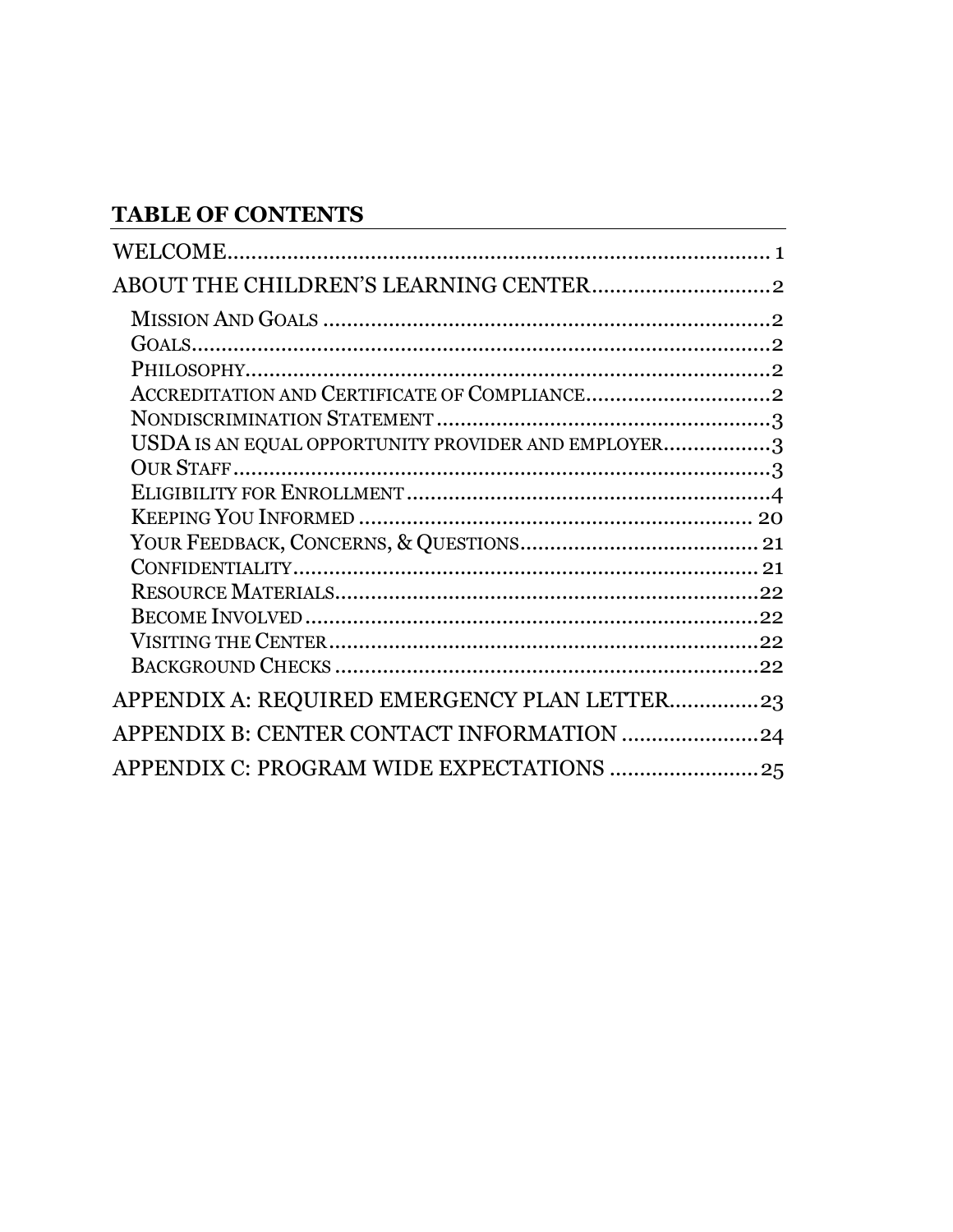# <span id="page-2-0"></span>**WELCOME**

We are pleased to welcome you and your child to our Center. We offer the following guide to our policies and procedures to help make your child's adjustment as smooth as possible. Please ask the Center's director or your child's teacher if you have questions or concerns about anything in the handbook.

By enrolling your child in our Center, and signing the form indicating your receipt of this handbook, you are agreeing to abide by the policies and procedures outlined here, as modified or amended from time to time, and so are we.

# **Robert and Maureen Dunham**

*The Children's Learning Center at Pennsylvania College of Technology is named for retired Penn College Board of Directors Chairman Robert E. Dunham and his wife, Maureen.*

*After a long, distinguished career in higher education, Dunham retired in 1998 from The Pennsylvania State University as senior vice president and dean of the Commonwealth Education System. He served as chairman of the Penn College Board of Directors from 1997 to 2012. During his tenure as board chairman at Penn College, Dunham provided leadership for the design and construction of a new main entrance, the Student and Administrative Services Center, College Avenue Labs, the Madigan Library, the Center for Business & Workforce Development, Rose Street Commons student housing complex, the Construction Masonry Building, and the Children's Learning Center, as well as renovation of many campus facilities, including extensive work at the historic Klump Academic Center.*

*Maureen Dunham is a retired elementary public school teacher, having taught for 28 years in Pomona, Calif.; Ventura, Calif.; West Lafayette, Ind.; and the State College area. She helped found and administer a no tuition Friendship Tutoring Program for elementary school students in the State College area who need help with math, science and reading skills.*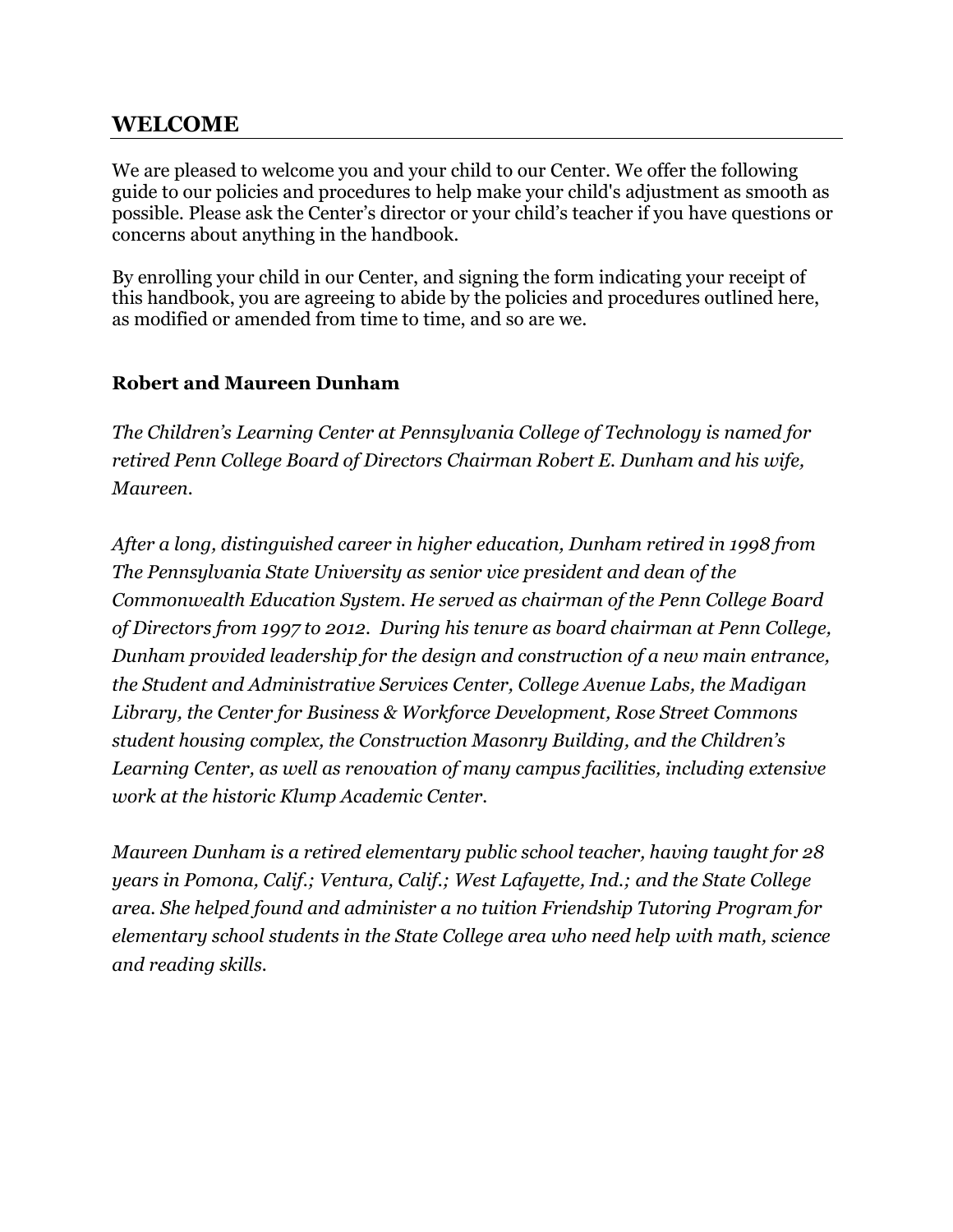# <span id="page-3-1"></span><span id="page-3-0"></span>**ABOUT THE CHILDREN'S LEARNING CENTER**

# **MISSION AND GOALS**

The mission of the Children's Learning Center at Penn College is to provide early care and education services that facilitate students' access to the College experience and serve employees.

# <span id="page-3-2"></span>**GOALS**

- To function as a model early care and education program, one that meets or exceeds licensing and accreditation standards to demonstrate the highest standards of care and early childhood education;
- To provide exemplary early care and education, following developmentally appropriate practices, for young children and their families;
- To extend the educational experiences of students enrolled in Penn College majors by providing a demonstration and observation site.

# <span id="page-3-3"></span>**PHILOSOPHY**

At the Children's Learning Center, our first priority is establishing a safe, nurturing, and responsive environment where children's physical needs are met and they feel psychologically secure. We believe that high quality early care and education fosters the physical, social, emotional, language, and cognitive development of young children. Reciprocal relationships with each child's family are an essential element of quality. We value and celebrate each family's unique composition and their cultural, ethnic, and linguistic background. Positive relationships among all children and adults promote each child's sense of individual worth and belonging to a community.

We believe children are active learners who construct an understanding of the world around them through play and exploration of their environment. Teachers support and enhance children's learning by providing the time, materials, and relationships children need. Children learn at varying rates and in different ways. They also have different methods of representing what they know.

We believe adults are also active learners. We are committed to supporting the education of Pennsylvania College of Technology students who are learning about children and families. This is best accomplished by providing them with opportunities to work directly with children and families, under the guidance of professional educators who serve as role models and mentors, in an exemplary early care education setting. We believe that children's development and learning are enhanced by their experiences with the Penn College community.

# <span id="page-3-4"></span>**ACCREDITATION AND CERTIFICATE OF COMPLIANCE**

The Children's Learning Center at Penn College is accredited by the National Association for the Education of Young Children (NAEYC). This prestigious voluntary credential recognizes the quality of our educational program and the qualifications of our staff, which far exceed the requirements for the state certificate of compliance. Accreditation must be renewed periodically,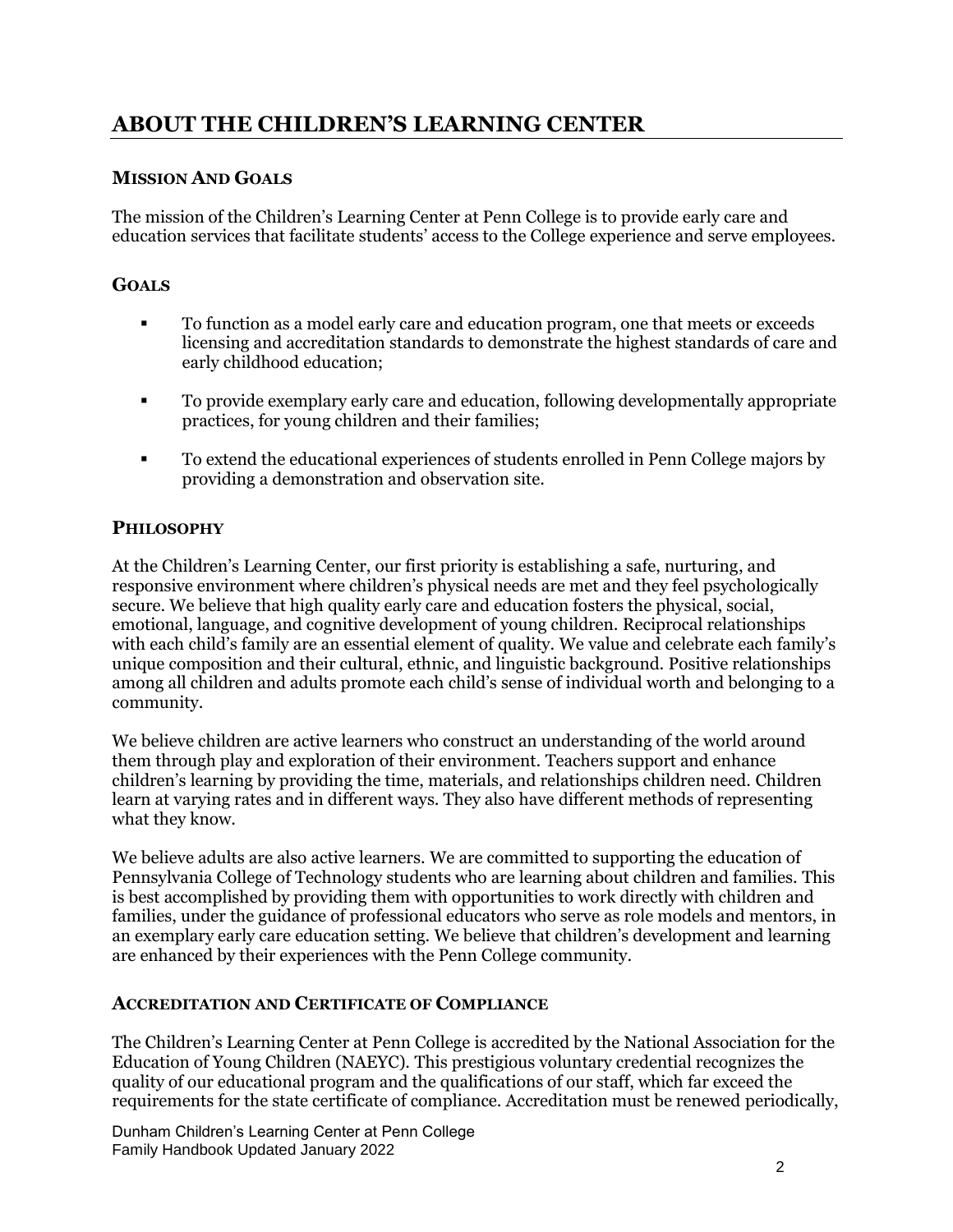a process which involves a lengthy self-study involving staff, families, and administration, followed by a visit from the accrediting body.

We are inspected annually by the Pennsylvania Office of Child Development and meet all compliance requirements for a certificate of compliance as a childcare center. We have been awarded a STAR 4 ranking (the highest possible) under the Keystone STARS system. Please see the certificate display in the bulletin board outside the Center, which informs you of your rights as a parent or guardian and tells you where to report complaints. The PA Child Care Center certification guidelines were revised in May 2009. They are available on line at [http://nrckids.org/STATES/PA/pennsylvania.htm.](http://nrckids.org/STATES/PA/pennsylvania.htm)

#### <span id="page-4-0"></span>**NONDISCRIMINATION STATEMENT**

The Center participates in the Child and Adult Care Food Program funded through the U.S. Department of Agriculture. The U.S Department of Agriculture prohibits discrimination against its customers, employees, and applicants for employment on the bases of race, color, national origin, age, disability, sex, gender identity, religion, reprisal, and where applicable, political beliefs, marital status, familial or parental status, sexual orientation, or all or part of an individual's income is derived from any public assistance program, or protected genetic information in employment or in any program or activity conducted or funded by the Department. (Not all prohibited bases will apply to all programs and/or employment activities.)

If you wish to file a Civil Rights program complaint of discrimination, complete the USDA Program Discrimination Complaint Form, found online at http://www.ascr.usda.gov/complaint\_filing\_cust.html, or at any USDA office, or call (866) 632-9992 to request the form. You may also write a letter containing all of the information requested in the form. Send your completed complaint form or letter to us by mail at U.S. Department of Agriculture, Director, Office of Adjudication, 1400 Independence Avenue, S.W., Washington, D.C. 20250-9410, by fax (202) 690-7442 or email at  $\frac{1}{2}$  [program.intake@usda.gov.](mailto:program.intake@usda.gov)

<span id="page-4-1"></span>Individuals who are deaf, hard of hearing or have speech disabilities may contact USDA through the Federal Relay Service at (800) 877-8339; or (800) 845-6136 (Spanish).

#### **USDA IS AN EQUAL OPPORTUNITY PROVIDER AND EMPLOYER**

#### <span id="page-4-2"></span>**OUR STAFF**

Our Center's adult-child ratio meets accreditation standards and Pennsylvania certificate of compliance requirements. All of our full-time teachers have degrees in early childhood or elementary education or a related field, and all have prior experience working with young children. The center Director holds a master's degree in human development and has years of experience as a preschool and kindergarten teacher and college instructor.

Regular involvement of College students reflects a vital part of our mission. College work-study students and student interns supplement our well-qualified staff. Students use the Center to complete course requirements for Early Childhood Education, Nursing, Occupational Therapy Assisting, and Human Services, among other majors. Many students also complete their workstudy hours with us. The children benefit from the individual attention, which can be provided by so many willing adults, as well as from the stimulating environment of the College campus.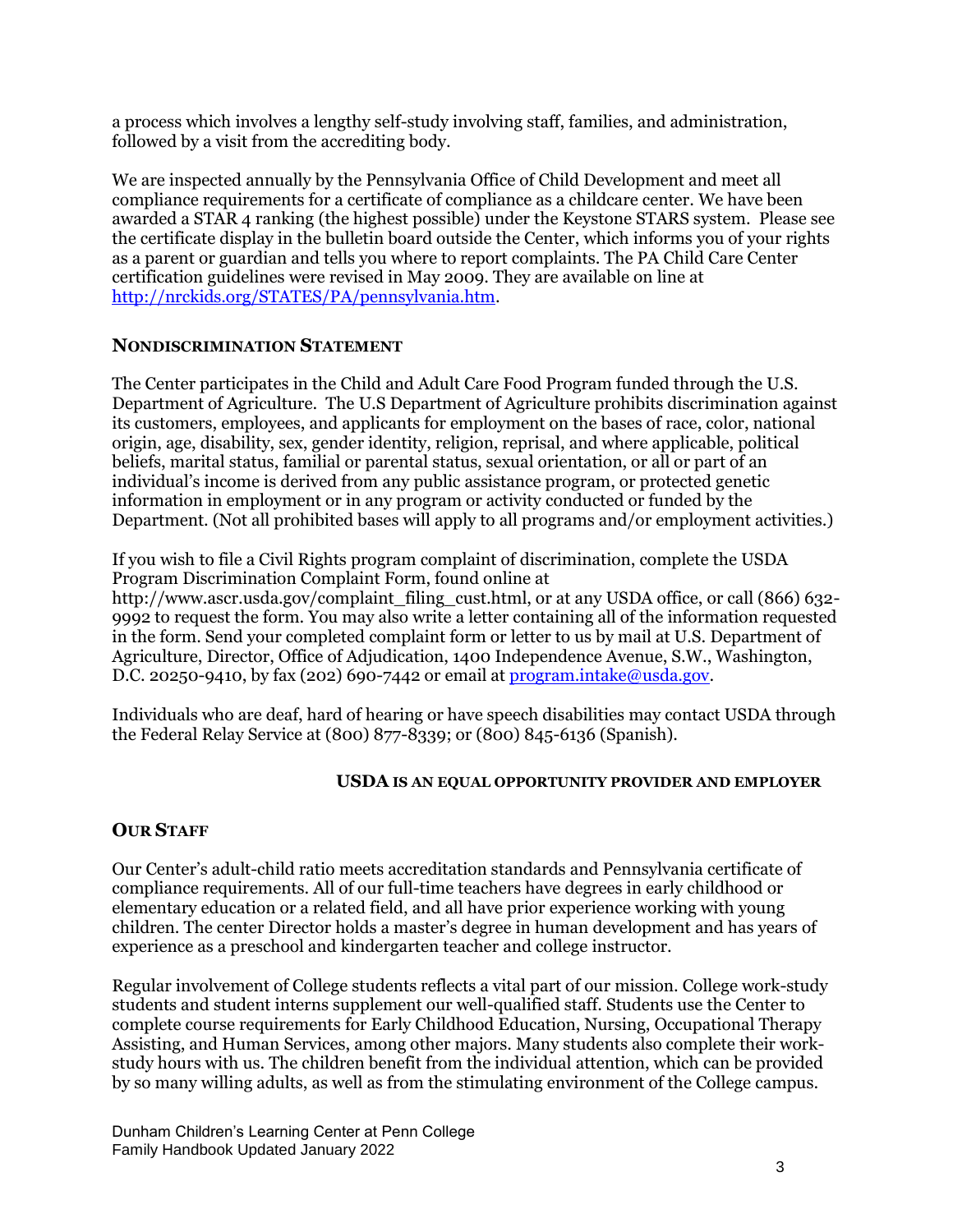All paid staff (including work-study students) are required to have criminal background checks and child-abuse record clearances, as well as biannual health appraisals and an initial TB test. Full-time staff are certified in pediatric first aid and receive a minimum of 24 hours annually of staff development related to their duties as early childhood educators. Check out the Children's Learning Center website at www.pct.edu/childcare for staff photos and biographies.

# <span id="page-5-0"></span>**ELIGIBILITY FOR ENROLLMENT**

The Children's Learning Center at Penn College admits children without regard to race, color, nationality, sex, disability, or religious background. Preference is given to children of Penn College students and employees. Other children will be admitted if space is available. Children are admitted on the basis of chronological age, and we will make reasonable accommodations for any disability or developmental delay. The entire Center is accessible.

It is the goal of the Children's Learning Center to provide a safe, healthy environment for all children. A policy has been developed to ensure fair and equitable treatment of all children and families, while still allowing for dis-enrollment in those rare instances in which one child's needs or behavior interferes with this. Please see "Discipline," and "Dis-enrollment," page 12, and the current year's *Fee and Enrollment Policies* for more details.

Children are accepted for enrollment on a first-come basis within the following preference categories:

- Currently enrolled children always have first preference for subsequent semesters.
- Siblings of currently enrolled children
- Children of Penn College students with military-background
- Children of Penn College staff/faculty
- Children of Penn College alumni
- Children from the community

Currently enrolled families are asked to complete a re-enrollment form each November and March, indicating their intention to return and their preferred schedule.

By June 1 (for Fall semester) or Nov. 30 (for Spring), the Director will offer openings to children on the waiting list according to the priorities defined above. Parents will have 2 weeks to accept an opening before it is offered to another child.

# **CURRICULUM**

The Center uses a research-based educational curriculum, *Creative Curriculum*™ that follows the guidelines of the National Association for the Education of Young Children for developmentally appropriate programming and also incorporates the Pennsylvania Learning Standards for Early Childhood. The curriculum offers daily opportunities for children to make their own choices among various learning areas in the classroom, as well as daily teacherplanned activities in language, math, science, art, music, fine motor, and gross motor areas. More information about the *Creative Curriculum*™ can be found on their website, [www.teachingstrategies.com,](http://www.teachingstrategies.com/) or by asking one of the teachers or the director.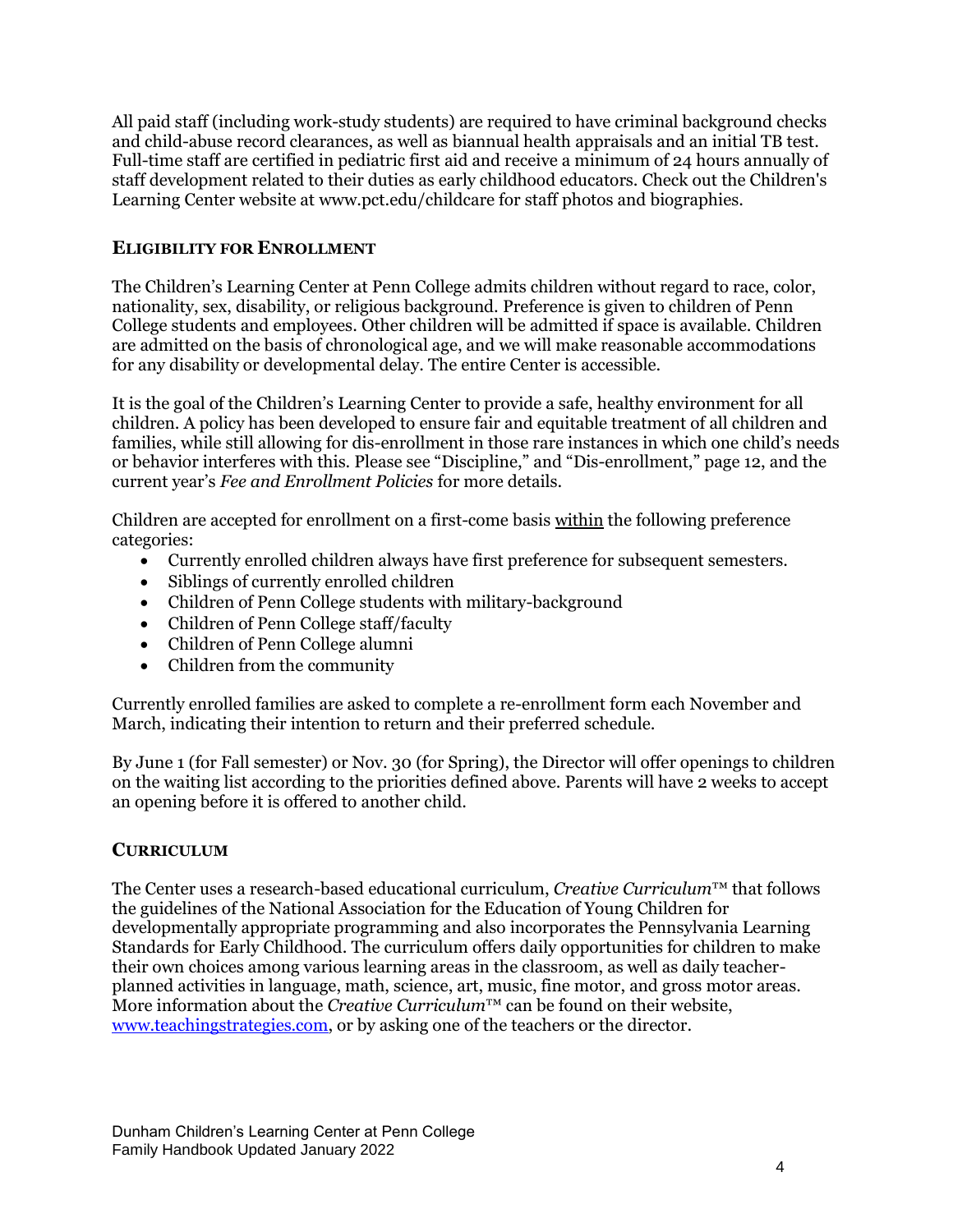#### **FEES**

Fees for the Children's Learning Center are set each year by the College. They cover the cost of staff and supplies. Some students and employees are eligible for subsidies through the Child Care Information Services (CCIS) in their counties of residence. Alternately, Penn College offers a discount to low-income students who do not meet these eligibility guidelines or who are on a waiting list for subsidies. Contact the Center's director or secretary for information on subsidies.

Fees are due on the first service day of the week (usually Monday). They should be paid by cash, check or money order to "Penn College." **Please write your child's name and the dates for which you are paying on the check or money order.** Fee checks should be deposited into the mailbox just inside the Children's Learning Center entrance. You are welcome to pay by the month or semester if that is more convenient for you. We are not able to accept credit card payments.

Penn College employees can set up an automatic payroll deduction for enrollment fees. Ask the director or secretary for details. Employees may also want to contact Human Resources about setting up a flexible spending account, which allows for payment of such expenses with pre-tax dollars.

Once you have established an attendance schedule at the time of enrollment, we will expect your child at those times unless you make other arrangements with the director. Let us know if your child is ill or if he or she will be absent for more than a day for some other reason. Fees are due for every day your child is *scheduled* to attend, whether or not he or she is actually present, and we are not able to offer make-up days to children enrolled part-time. No fees are charged if the Center is closed. Families are not charged for vacation WEEKS (not days) scheduled at least two weeks in advance. There are no allowances for absences due to illness.

In January, you will receive a statement of fees paid in the previous year, for income tax purposes.

Please see the current year's *Fee and Enrollment Policies* for more details about fees.

#### **CHILD ABUSE & NEGLECT**

Center staff are mandatory reporters under Pennsylvania law. This means that we are required by law to report suspected cases of child abuse or child neglect to the appropriate local Children and Youth agency and to Child Line. We are not permitted to investigate such cases ourselves. As with all matters relating to families and children, such reports are treated with absolute confidentiality.

# **IN-HOME CARE DISCLAIMER**

Because parents and their children become comfortable with our staff, they sometimes ask our staff and work-study students to provide after-hours, at-home childcare. Please be advised that the Children's Learning Center at Penn College assumes no responsibility for employees who provide private services to families and that we are not permitted to refer possible babysitters. Parents may contact the Penn College Career Office to post job openings for College students.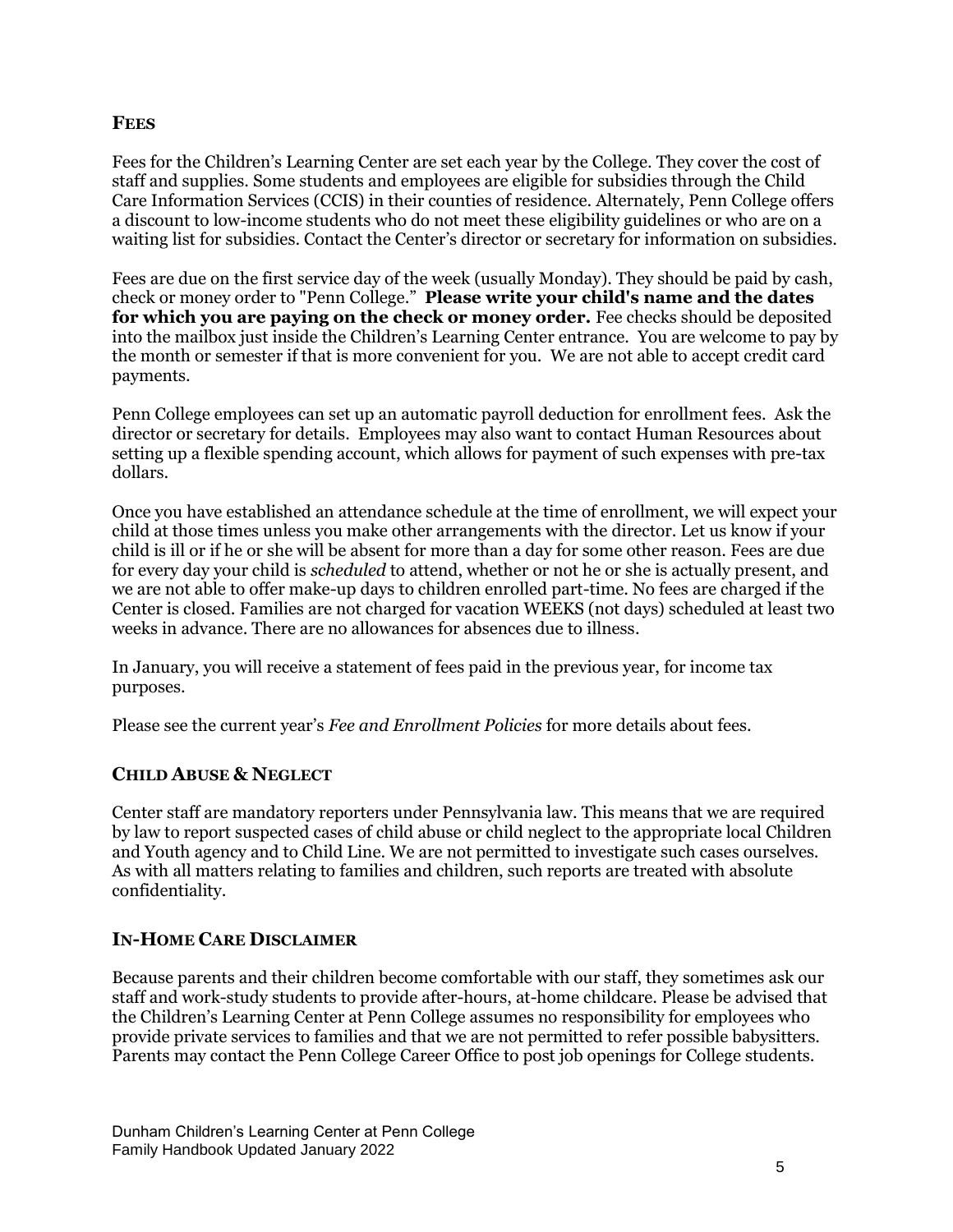# **DAILY OPERATIONS**

# **CENTER HOURS**

The Center opens at 7:30 a.m. and closes promptly at 5:30 p.m. (Hours may change according to changes in the College work schedule)

Early morning staff sometimes arrive before 7:30 a.m. to prepare the classroom or attend to personal needs, but **you may not leave your child until the teacher is officially "on duty" at 7:30 a.m.**

It is best if you can arrive each day by 5:15 to pick up your child. This allows for conversations with your child's teacher and a relaxed departure. If you are not able to pick your child up by 5:30 p.m., please arrange for another authorized person to do so. If an unavoidable emergency will cause you to be late, please call the Center to let the staff know what is happening. They can then reassure your child, who will be worried if left past the usual time.

Please see the current year's *Fee and Enrollment Policies* for details about late fees**.** We reserve the right to terminate enrollment for those who repeatedly arrive late to pick up their children.

#### **ARRIVAL AND DEPARTURE**

Parking for the Children's Learning Center drop-off and pick-up (with flashers on) is provided in the circle in front of the LEC building. If the designated spaces are full when you arrive, you may pull up along the curb, avoiding the handicapped accessible space. You are welcome to park there while you sign in, accompany your child to the room, help him or her to wash hands, and put away belongings. Please do not allow your vehicle to idle unless needed due to extreme heat or cold to maintain interior or engine temperatures. If the children and staff are not in your child's room when you arrive, look for a sign on the door indicating the group's location, and accompany your child to the group so that a staff member is able to greet your child and take responsibility for him or her. NEVER send a child into the Center or a classroom without making at least eye contact with one of our staff!

IMPORTANT: We use a computerized sign in/out system that automatically tracks your child's attendance. Please see the Center secretary for assistance establishing an account.

At pick-up time, sign out and check your child's cubby for clothing, notes, artwork, etc., and your mailbox for notes and notices.

We will release your child only to those persons authorized by you on the emergency form you provide at enrollment. You may add other people to the pick-up list at any time by giving us their names in writing. (Ask the teacher for an emergency change form, or write a note and sign and date it.) If someone not on your pick-up list must come for your child in an emergency, you must call the Center to give us this person's name and description. Ask the pick-up person to bring a photo ID so that we can check identification. You are responsible to keep your emergency form up-to-date, including removing persons who you no longer want to authorize to pick up your child.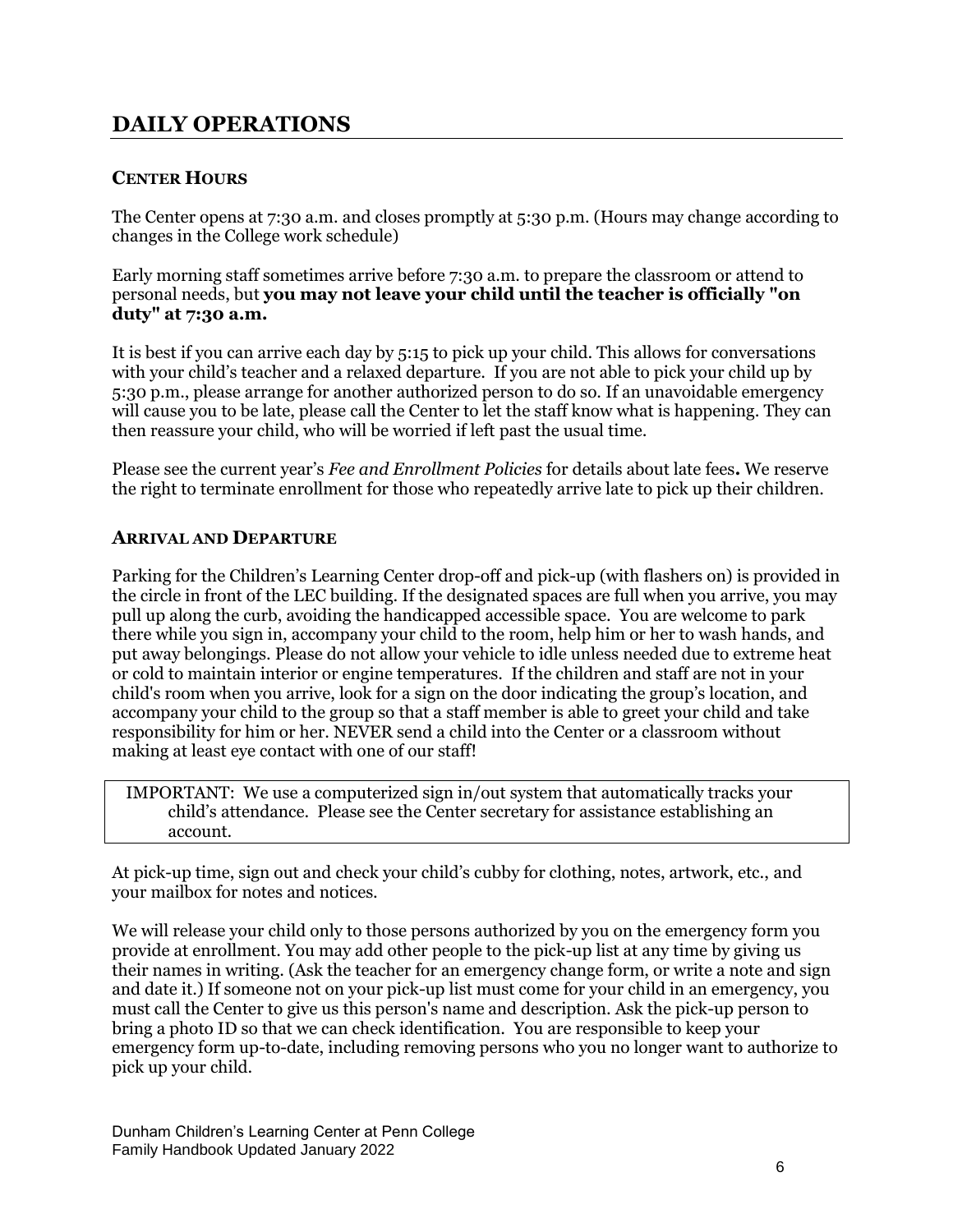#### **EMERGENCY INFORMATION**

Before your child can attend the Center, you will be asked to complete the required paperwork, including emergency information, permission forms, a fee agreement, and a Child Care Food Program application. As you do this, remember that your child's safety and well-being may depend upon the information you provide. State law requires that we have the name and telephone number of at least one emergency person other than parents/guardians. This MUST be someone who is willing and able to come for your child in any emergency when you cannot be contacted. (Examples may include injuries requiring attention beyond simple first aid, emergency closings of the Center, or delayed pick-up when we have not received notice from you.)

If you will be somewhere other than your usual place of work or study during the day, it is important to tell the teacher on duty when you drop your child off, and to tell us whom to call first in your place if you will not be available.

Emergency information will be checked routinely for accuracy every 6 months, but you should notify us right away of changes in:

- home address or phone number
- workplace information for either parent
- child's medical needs or allergy status
- authorized emergency person or pick-up people

**IMPORTANT INFORMATION ABOUT CUSTODY ORDERS:** We may not deny a child's parent the right to see or to leave with that child unless we have a copy of a current custody order on file, which limits that parent's rights. If you think this may apply to you, please alert us to the situation and provide us with a copy of your custody order, showing the effective beginning and ending dates.

# **SNOW DAYS AND OTHER EMERGENCY CLOSINGS**

The Children's Learning Center follows the same schedule as Penn College for snow days or other emergencies. Penn College students and employees are encouraged to sign up for PCT Alerts. Check local radio and TV stations for delays, early closings, or closings for the entire day. We do not announce delays or closings separately for the Center, so listen for Penn College announcements. You may find it more convenient to call the College switchboard at (570) 326- 3761 for a recorded announcement about delays or closings, or to check the Penn College website (www.pct.edu) for announcements posted there.

If the College is closed for the entire day, then the Children's Learning Center will be closed as well. In the case of a delayed opening, the Center will open 30 minutes before the announced College opening time, so that parents/guardians can bring children and still get to class or work on time. If you are on campus when an early closing is announced, or if you hear an announcement on the radio or TV, please come directly to the Center for your child. Remember that our staff may have some distance to travel home and will appreciate your promptness. If you are off campus, we will call you at the number you have provided. If we cannot reach you, we will contact your emergency contacts. Late fees will be assessed in accordance with the Fee and Enrollment Policies beginning thirty minutes after the time announced for the early closing.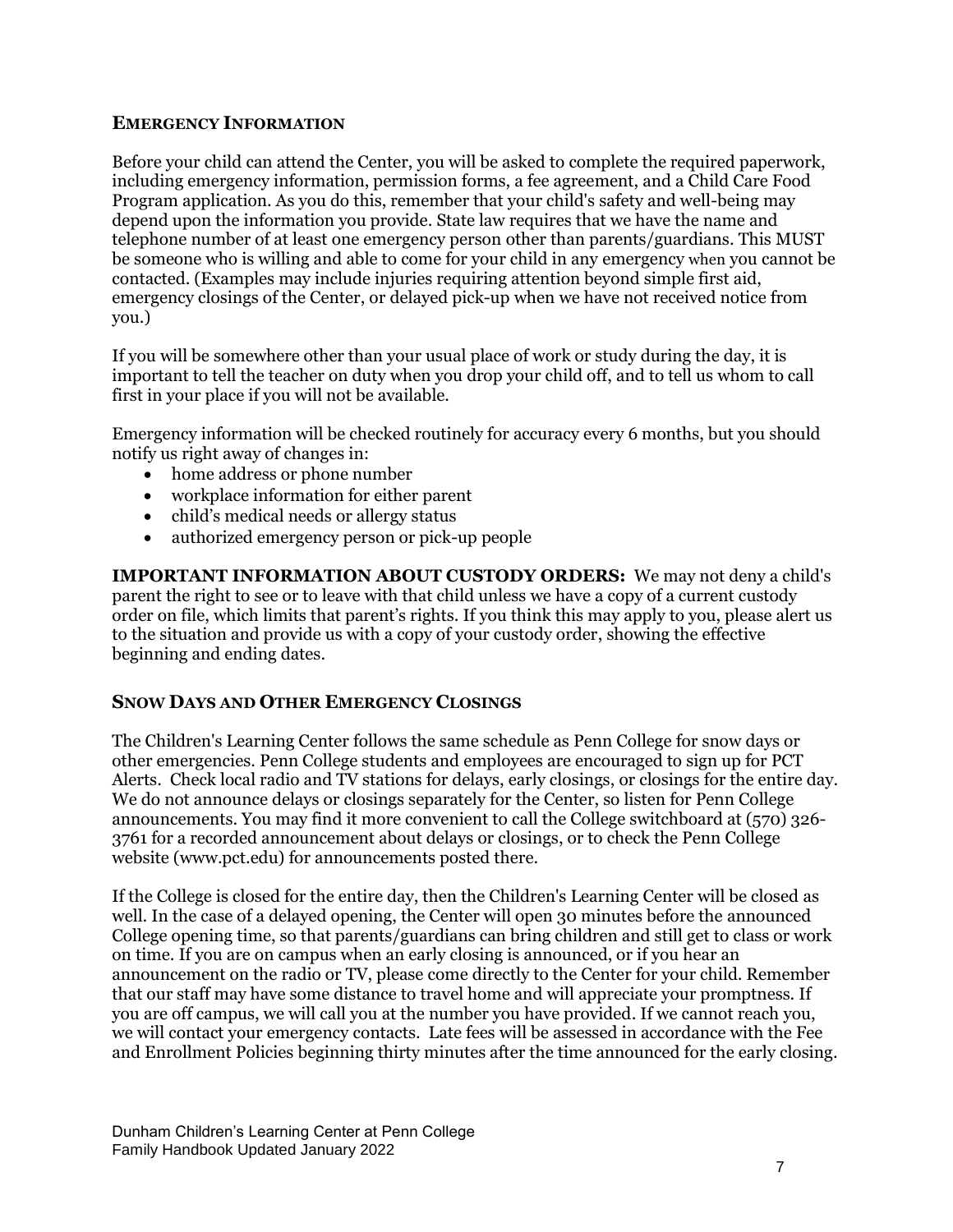# **WHAT TO BRING (AND NOT TO BRING) FROM HOME**

Bring the following items: a complete change of clothing, including socks and underwear (more than one change for children just out of diapers), a small blanket, and a favorite soft small toy for rest time. We supply a cot and cot sheet and we will send the rest-time bedding home to be laundered each weekend. You should also provide a personal water bottle, which we will empty and rinse out daily. The Center supplies diapers and wipes. We provide a child-size toothbrush and a generic SPF-30 children's sunscreen. You may provide your own diapers, wipes, and sunscreen, if you prefer.

It can be difficult for children to share toys from home, so it is best not to bring them unless you have made special arrangements with your child's teacher or unless your child is willing to have the toy "rest" in his or her cubby for the day. NO CANDY OR GUM, PLEASE! Due to allergies, please do not bring any food to the center that contains peanuts or nuts.

We discourage the use of pacifiers in children over 12 months as recommended by the American Academy of Pediatrics. Parents must provide written instruction if they request their child use a pacifier. Please see the Director who will provide you with the complete written pacifier policy and a permission form.

#### **Don't forget to LABEL all belongings with your child's first and last name.**

# **MEALS**

The Center participates in the *Child and Adult Care Food Program* through the Pennsylvania Department of Education. Menus, meal service, and record keeping are monitored periodically by a representative of the Department of Education. All components of the meal plan are reviewed by the Penn College nutritionist and by the PA Department of Education Food and Nutrition department. Monthly menus will be posted in the Center and sent home via e-mail to families. The Center does not serve food containing peanuts or nuts. Penn College Dining Services provides a nutritious lunch each day, and the Center Aide prepares light morning and afternoon snacks. Menus are sent home monthly, and meal times are posted in each room for you to see. Please be sure to tell us about any food allergies or food restrictions due to religious or other considerations. We do not serve any food that contains peanuts or nuts.

We will provide menu substitutions only when medically necessary and only upon written instructions from a health professional indicating which foods may not be given and the appropriate substitutions. For legitimate religious or ethical preferences, you are welcome to provide alternate foods, but otherwise please **do not send alternate meals**. We do not have the refrigerator space to store them, nor the staff to serve them. If menu substitutions are necessary, the director will share specific guidelines with the family. Young children can be picky eaters, but in the long run, their nutritional needs are best met by serving them a variety of food and expecting them to eat what is served.

Our meals are served family style. We encourage preschool children to help themselves to as much of each food as they would like and will actually eat. Toddler teachers sit with them to serve the food and cut it into bite-size pieces. We encourage children to try each food, but we never force them to eat something, nor do we use food as a reward or punishment.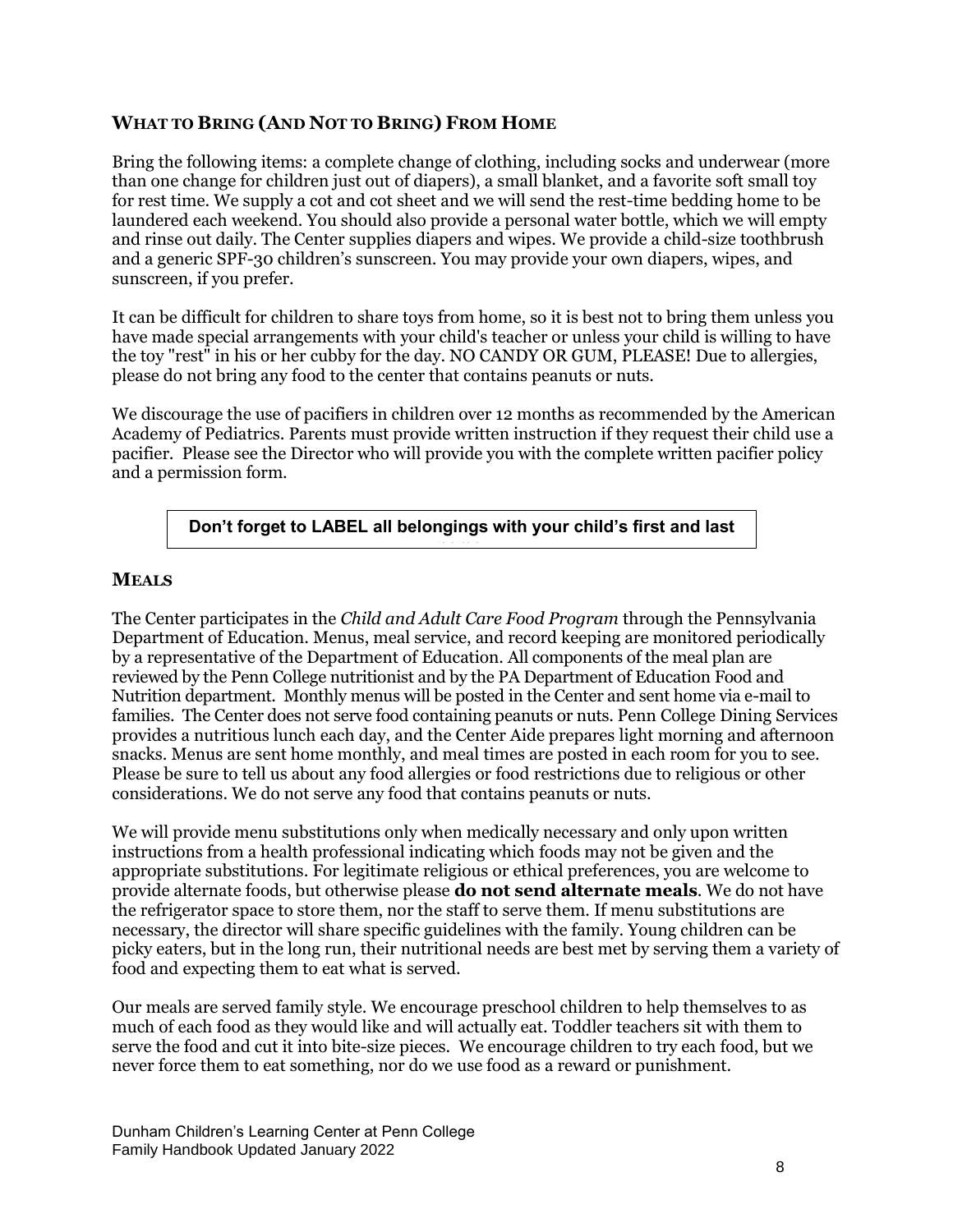Once daily, after eating, the children brush their teeth. We provide child-size toothbrushes, which we label with their names.

Drinking water will be accessible to children who can serve themselves and offered between meals to all children, while indoors and outdoors. Water will be dispensed by individually labeled personal water bottle or cups, in drinking fountains, or by single-use paper cups. Dispensers will be approved by the state or local health department. Drinking water will be offered to children after each snack or meal.

We support mothers who wish to continue breastfeeding their toddlers. Mothers are welcome to use the outer conference room as a private area. Please speak to the director about arranging for storing and feeding expressed human milk. We follow the guidelines of the *Caring for Our Children: National Health and Safety Performance Standards Guidelines for Early Care and Education Programs, 3rd edition*, published by the American Academy of Pediatrics, American Public Health Association, and National Resource Center for Health and Safety in Child Care and Early Education.

# **REST TIME**

A nap or rest period is scheduled after lunch for all children. The duration varies according to each child's need. Staff help children relax with stories, soft music, and back rubs. Those who do not fall asleep can look at books or play quietly in the room after about thirty minutes.

The Center provides cots and cot sheets for all children. Please bring a small blanket and an optional naptime animal if you like (see "What to Bring From Home," above).

# **APPROPRIATE CLOTHING**

Center activities include painting, sand and water play, clay and play dough, and daily outdoor play. Children WILL get dirty, so please dress your child in sturdy, washable play clothes. We do have aprons, but they do not always protect the clothing and sometimes children refuse to wear them. Play clothes are the best solution. Assume that your child will be going outside in all but the most inclement weather. Hats, mittens, and boots will be needed for cold and snowy or wet days. Children should wear closed toe shoes except on water days, when flip-flops or water shoes are allowed.

A complete change of seasonal clothing, including underwear, socks, pants, and shirt, should be kept at the Center for accidents of any kind. Children who are just learning to use the toilet should have several changes. They will also be aided in their toilet learning by elastic waist pants and easy fasteners on all clothing. Pull-ups, in our experience, merely delay toilet learning and make changing harder for staff. Please send your child either in diapers or in underwear.

IMPORTANT: Label everything with your child's first and last names.

#### **OUTINGS AND CLASSROOM VISITORS**

Walks and visits to locations around the campus are a regular part of the program. We participate in appropriate College-wide events, and we welcome your suggestions for good oncampus "field trip" possibilities. Off-campus outings occur only occasionally, and you will be asked for signed permission for each one.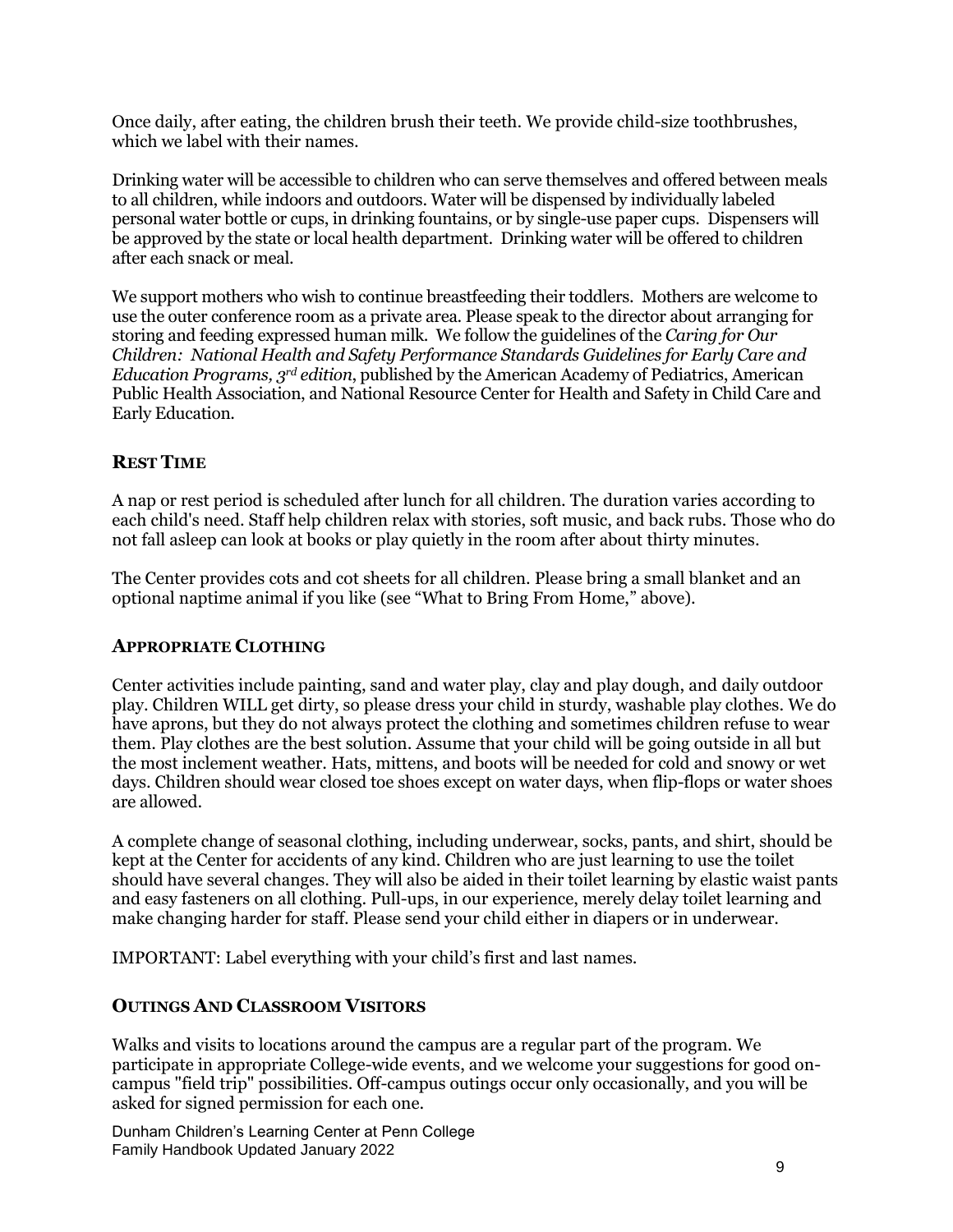Classroom visitors also help to enrich the children's experience. Sometimes these visitors are parents or grandparents who come to read a story, cook a favorite family recipe, or share a hobby. Teachers also invite friends or acquaintances who have special interests to share. Again, your suggestions are most welcome! Please see the section on Background Checks for information about the requirements related to the 2014 child abuse laws.

Special activities such as Stretch and Grow, a fitness program for preschoolers, supplement the regular curriculum. The J.V. Brown Storymobile comes every other week so that children age 3 and over can check out their own library books to take home.

#### **PHYSICAL ACTIVITY AND OUTDOOR PLAY**

Outdoor play is scheduled every day, in every season, unless the weather is truly inclement. The Children's Learning Center follows the recommendations of the Pennsylvania Office of Child Development, which defines "very bad weather" to mean a wind chill factor or temperature of 20 degrees Fahrenheit or less, a heat index of 90 degrees Fahrenheit or higher, or an air quality alert recommending young children stay indoors. We stay inside if the heat index is 90 degrees or higher. In order to protect children from cold and wind chill, we stay inside if the temperature or wind chill is below 20 degrees Fahrenheit.

In summer, we like to spend as much time outdoors as we can. To minimize exposure to harmful sun, we try to go out early in the day and remain inside between 11 and 3. The Center purchases a generic SPF 30 sunscreen for children and we will apply that before we go out in the morning and again in the afternoon. Parents of children who arrive after the group is already outside are expected to apply sunscreen at home or after they get to school. Parents who prefer to use sunscreen other than that provided by the center may supply a bottle clearly labeled with their child's name. Families are also asked to provide a personal water bottle for each child, to ensure that they have continual access to water even when outdoors. Staff in each room will empty and wash the bottles daily. The personal water bottles are sanitized weekly.

Since this is not a high-risk area for insect-borne disease, the Center does not purchase nor routinely apply insect repellant of any kind. Parents who want their child to have insect repellant will be asked to apply this at home, prior to coming to the Center. If insect repellant is advisable for a special field trip away from the Center (for example, a walk in the woods where ticks may be a problem), parents will be so advised and asked to apply the insect repellant.

Fresh air and sunshine are vital to children's well-being, even in the winter. Many studies have shown that regular outings in the fresh air actually help to cut down on colds and other respiratory infections, which are spread more easily in closed-in, heated rooms. Children need to be dressed properly, so parents are asked to provide suitable outdoor clothing every day. Children should wear closed toe shoes except on water days, when flip-flops or water shoes are allowed. The Center also maintains a supply of extra hats, mittens, jackets, etc., for children who occasionally come to school without proper clothing.

#### **BIRTHDAYS, HOLIDAYS, AND OTHER SPECIAL EVENTS**

We will acknowledge every child's birthday in some way unless you tell us that you prefer we do not. You are welcome to celebrate by visiting the classroom to share a favorite story, music, dancing, games, crafts or another activity. You may also choose to bring a small, nutritious treat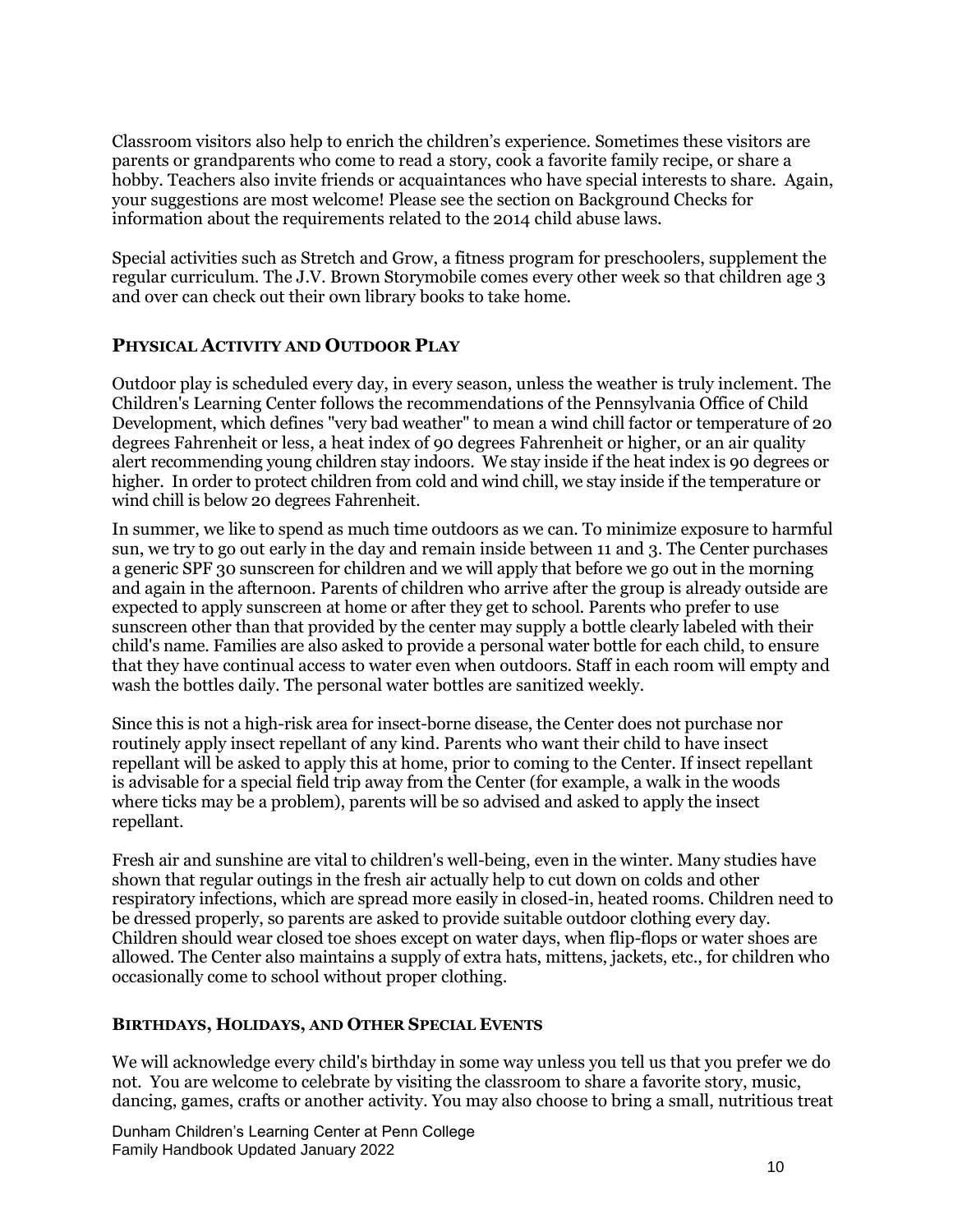or a small favor to share with the class for your child's birthday at lunch or during afternoon snack. However, please do not plan a whole birthday party at the Center. If you intend to bring in a treat, please arrange with your child's teacher in advance. Never feel obligated to provide a birthday treat if it is a burden on your time or budget or if you prefer to celebrate the birthday at home. We will not accept food containing peanuts and/or nuts.

As part of our multicultural, anti-bias curriculum, we like to include holidays celebrated by children of various religions and ethnic groups, without overemphasizing any of them. Sometimes we make up our own celebrations, such as Pajama Day or Teddy Bear Day. We try to keep all school celebrations low-key to avoid adding to the holiday stress and hyperactivity that often accompany parties for young children. We believe that the most important holiday traditions are the ones that take place within the child's family. We think one way to ensure this specialness is by not overdoing school time celebrations.

Please let us know if your child should not participate in parties or holiday activities for religious or ethical considerations. In addition, please share with us any family traditions or holidays that are important to you.

Here are some guidelines for specific holidays:

*HALLOWEEN:* Along with many other area schools and preschools, we do not do trickor-treating or a costume party. Not only do many families object to this celebration on religious or nutritional grounds, but also we have found that dealing with costumes and trick-or-treating at school makes for a stressful experience for many young children. For those of you, who DO enjoy Halloween trick or treating, watch for announcements about events sponsored by student organizations on campus.

*THANKSGIVING:* We do not teach children about Pilgrims and Indians, but we do talk about being thankful and ask children about their families' Thanksgiving Day celebrations. We give thanks to you on Parent Appreciation Day. You will receive an invitation for this event, which involves joining your child for afternoon tea on a day near the end of the fall semester.

*WINTER HOLIDAYS, INCLUDING CHRISTMAS, KWANZAA, CHANUKAH, AND NEW YEAR'S* (and others inadvertently omitted): We like to include customs from various cultures and ethnic groups. Does your family have holiday customs unique to your family, religion, or ethnic/national group? Would you be willing to share them? If so, talk to the staff in your child's room.

*SPRING HOLIDAYS SUCH AS EASTER AND PASSOVER:* We celebrate spring with activities such as spring walks, gathering flowers, and perhaps an egg hunt, but we do not touch on the religious aspects of these holidays.

#### **DISCIPLINE**

Discipline is seen as guidance, and our goal is to help the children to regulate their own behavior. We try, through good classroom management and constant alertness, to foresee and prevent behavior problems whenever possible. We treat children with respect and consideration, and we expect them to show respect and consideration to staff and other children. When a child's behavior is not appropriate, a variety of techniques may be used such a logical or natural consequences, redirection to another activity or to another area of the room. Removal of a child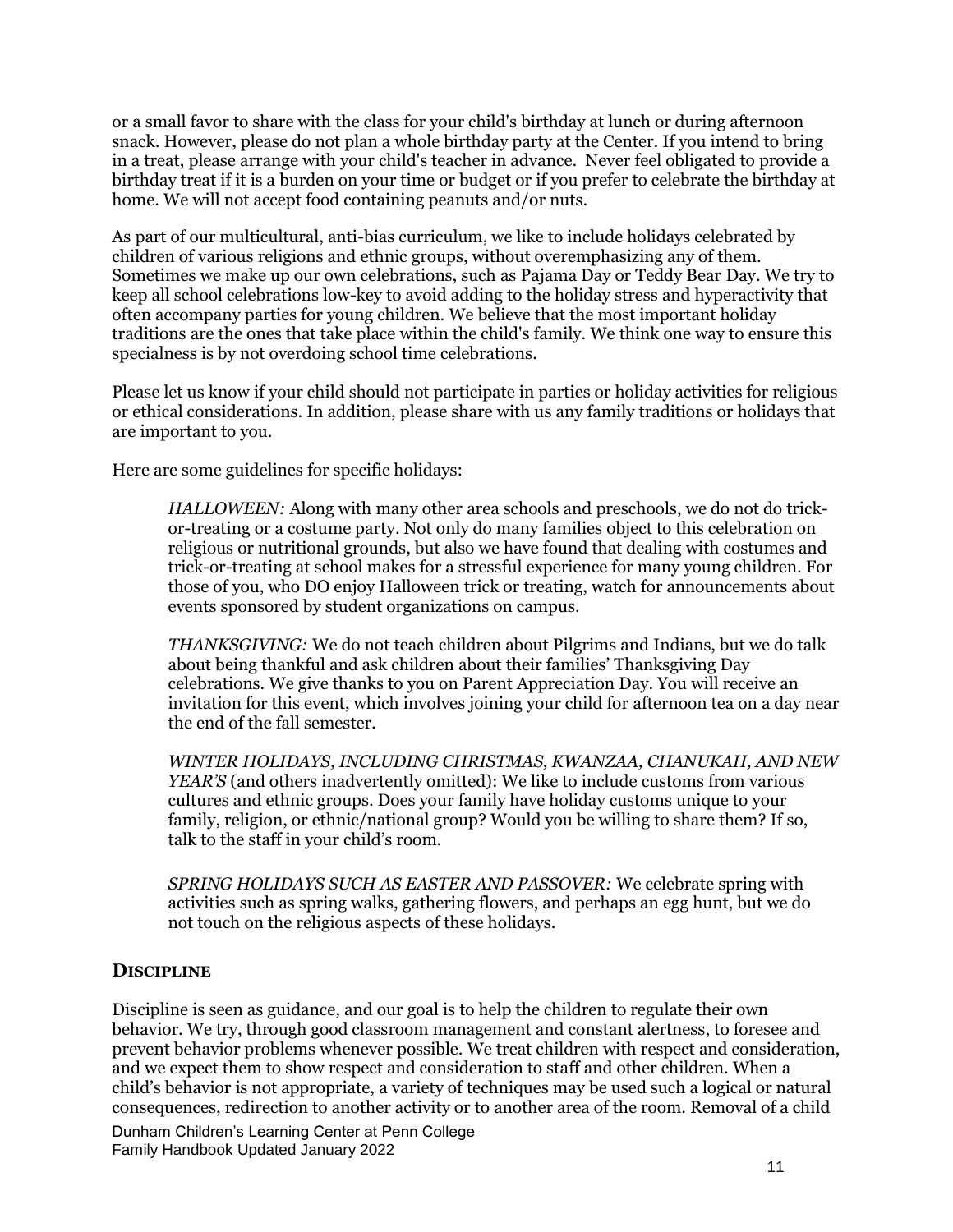from the group is a last resort, used when the child's behavior is so out of control as to be a threat to his/her own safety or to the well-being of the other children.

#### No physical punishment, threats, or shaming are allowed in our Center.

As part of our discipline, we have adopted Program-Wide Positive Behavior Supports (PBS). Research has indicated that positive behavioral support plans help children develop the social and emotional skills they need to be successful in elementary school. In addition, most of the area elementary schools have School-Wide Expectations and we believe our program will assist children with the transition to Kindergarten.

The plan currently includes:

- Four broad expectations for the behavior of children and adults
- A behavior matrix which explains the expectations for various activities See Appendix C
- Classroom strategies to teach the expectations
- Intentional acknowledgement of demonstration of the expectations
- Documentation of challenging behaviors
- Action plans for children with chronic challenging behaviors

Teachers document incidents when children harm others or themselves or exhibit behavior that disrupts the classroom. When there are chronic behavior challenges, teachers develop an action plan in consultation with the Director and family. This may be as simple as specific lessons or monitoring plans but can include referral to outside agencies. Please see information about "Disenrollment" in the next section.

As we collaborate with families to promote the development of the whole child, it is important that families understand this process. Parents will be given opportunities to participate in informational meetings and will be given written materials. Please consult our Health and Safety Policies found at [www.pct.edu/childcare](http://www.pct.edu/childcare) for a detailed description of our guidance practices.

#### **DIS-ENROLLMENT**

We reserve the right to deny enrollment to any child whose behavior, in the opinion of the director, constitutes a threat to the well-being or safety of themselves, other children or staff or whose special needs cannot be met with reasonable accommodations. Our goal is to limit the use of suspension, expulsion and other exclusionary measures by implementing the following procedures and following best practices in guidance. Prior to denial of service, the director and teachers will meet with parents or guardians in an attempt to establish an action plan for the child that will allow for continued enrollment. This may involve classroom strategies, at-home strategies, an alternate schedule or perhaps referral to an outside agency or specialist for screening, assessment, and possible follow-up services. Failure to help develop or follow the established plan may result in termination of enrollment.

If all the above steps fail to resolve the challenging behavior, the program may ask the family to obtain care for their child at another center. The program will provide the family with 4 weeks' notice, except where such notice is not reasonable because of safety concerns and will try to assist the family in obtaining alternative care. Exclusionary measures are not considered until all other interventions have been exhausted.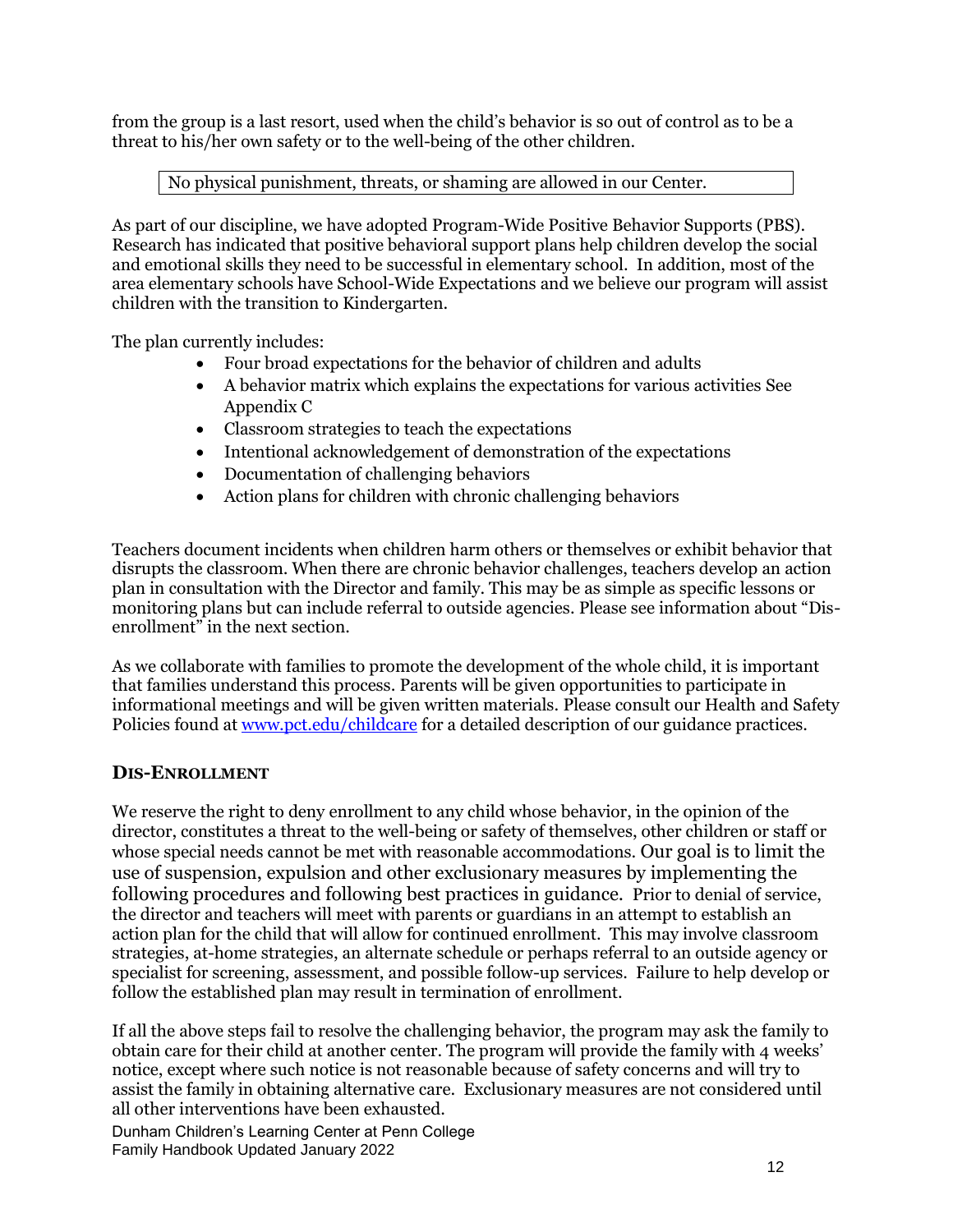The Center also reserves the right to give notice of termination of enrollment in the event of parental failure to follow the policies and procedures described in this handbook or conduct, which, in the opinion of the director, is of a harassing or threatening nature toward staff, parents, or children. Failure to pay weekly fees or repeated late pick-ups can be a cause for disenrollment.

If parents have ended their relationship with Penn College, either by terminating employment or, in the case of students, by withdrawing or being dismissed prior to graduation, the child may finish their enrollment with the center as long as they are age eligible. The current tuition fee status would change to the community category for the remainder of enrollment withing the Children's Learning Center.then re-apply in the community category. See "Eligibility for Enrollment" on page 3.

#### **ACCOMMODATIONS FOR SPECIAL NEEDS**

We treat each child as an individual and attempt to meet individual needs while still providing a good group experience for all the children. We want to know about documented special needs, and we make referrals (with parent permission) to appropriate agencies for developmental screenings if families or our teachers have concerns. Therapists and special education staff are welcome to come to the Center to work with children in their care, but we do not have specialists on our own staff.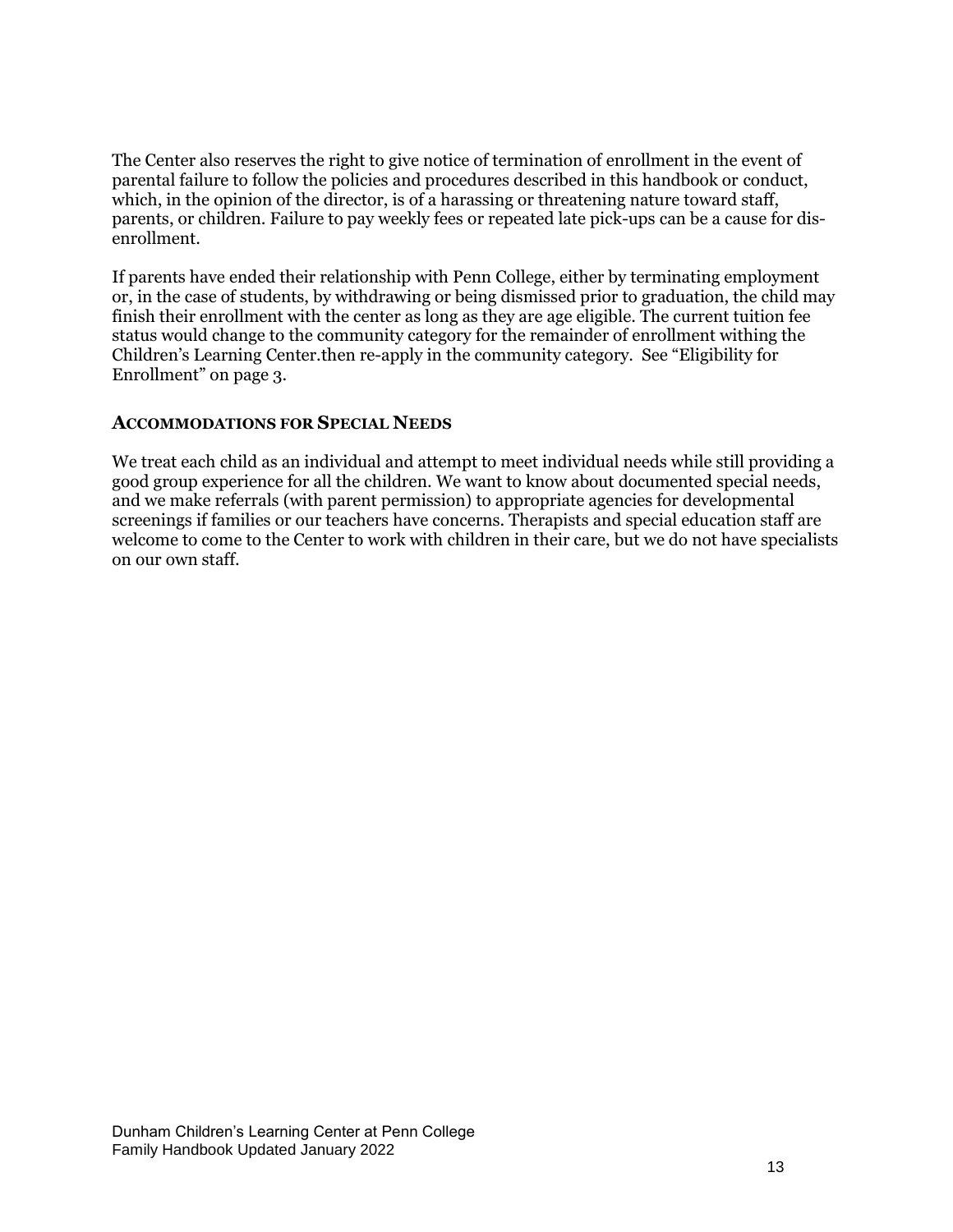#### **ASSESSMENTS & REFERRALS**

Our teachers do ongoing observational assessments of all children and complete an on-line assessment form in accordance with the requirements of the PA Office of Child Development. (See the box below for more information about this requirement.) Recognizing that families know more about their own children than anyone else does, we also rely on their input about each child's development. We always ask for your permission before making a referral for testing or evaluation outside of the program. Child assessments are routinely shared with families at regularly scheduled conferences in the fall and spring and are available for your review at any time.

#### **PROGRAM TRANSITION GUIDELINES**

Three common transitions occur at the Children's Learning Center. One is when children begin attending the center for the first time. A second is when children move to different classes within the center and the third is when children leave the center for attendance at a kindergarten program. The following procedures are a guide and not a set of rigid rules. These practices are embedded in the overall philosophy of developmentally appropriate practice.

#### **Transitions into the center for the first time**

1. During July\* of each year, the Director will send out an enrollment packet for every child (both new and returning). This packet will include a welcome letter with suggested times for visiting prior to the child's start, registration forms, a yearly calendar, list of items to bring, and for new children, "Saying Goodbye Gets Easier with Time," a handout to help with separation in the beginning.

\* Children, who enroll after August, receive an enrollment packet as soon as possible.

2. Part of the enrollment paperwork is a form for families to complete about their child, including information on daily habits, special needs, likes and dislikes, prior experiences in childcare, etc. Teachers use this information to get a first impression and to have some knowledge of how best to relate to each child.

3. Prior to the beginning of the fall semester, families are invited to visit their new room, meet the staff, see where belongings go and sign-ins are completed, etc. Information will be provided in the enrollment packet. No child will be allowed to stay at the center until required paperwork is completed and parents have met the director and the child's teachers.

4. During the child's first few days at the center, teachers make every effort to connect personally with the parent, upon either arrival or departure. Parents are also encouraged to call the classroom directly if they are concerned about how their child is doing. A phone call is preferable to dropping by, because new children often have a very difficult time separating from their parents more than once a day.

5. The first parent conference, in October, is largely based on a questionnaire given ahead of time to families, asking them for their impressions of their child, their goals for the child, and what they want from the program.

6. If, during the initial enrollment, parents indicate that their child has received special education services or has special medical or emotional needs, a special care plan is completed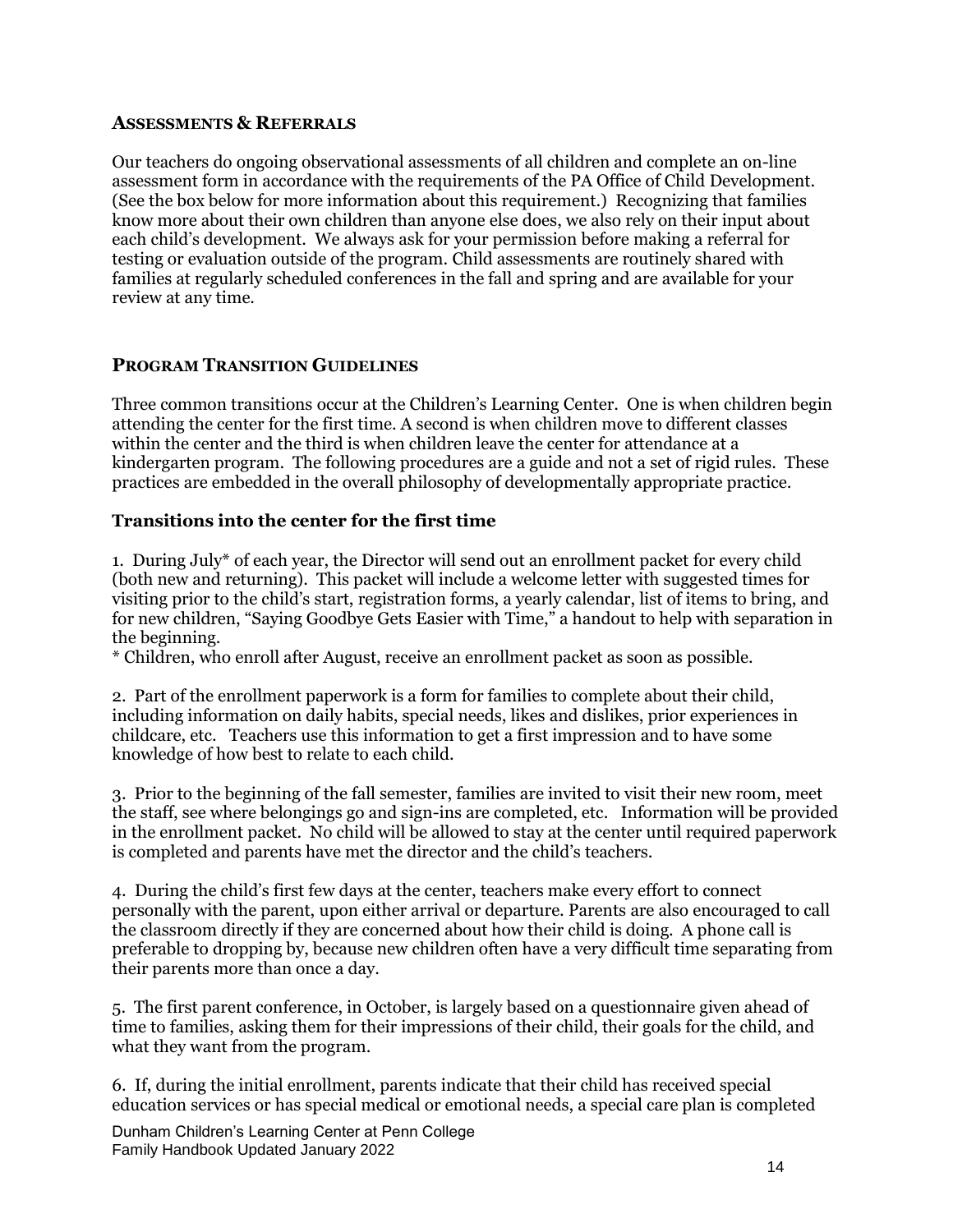and an individual conference may be scheduled to discuss the care plan for that child. If an I.E.P. or I.F.S.P. already exists, the parent must bring a copy to the program so that we can coordinate our services with those being provided by the other agency or agencies. A form giving the program permission to share and receive information with the other agencies may also be completed, as needed.

# **Transitions within the center**

#### **1. Guidelines**

When considering moving a child from one room to another, the following characteristics of each child will be evaluated:

- Age cohort: Normally, children are assumed to belong with children who will enter kindergarten at the same time. In most school districts in our area, 5 years of age by September 1 is the cut-off date for kindergarten.
- Maturity as indicated by such characteristics as:
- Toilet training: To transfer to a preschool room the child should be toilet trained (out of diapers/pull-ups all day except for naptime) unless there are health/special needs that must be considered.
- Communication: To transfer to a preschool room the child should be able to communicate his wants and needs verbally unless there are health/special needs that must be considered.
- Social/emotional readiness: To transfer to a preschool room the child should exhibit some degree of independence in following classroom routines, separating from parents and interacting with other children unless there are health/special needs that must be considered.

# **2. Moving to a new room**

Children typically move to a new classroom in August with the beginning of the new academic year. The younger toddler class (Bees) moves with the teachers into the Bunnies classroom as a group in August. They will remain with them until they move to a preschool room.

In the spring of each year, teachers will make recommendations based upon their observations of the child and discussions with parents. Parents will be invited to visit the rooms to which their child will transfer, and they will be urged to meet with the teacher or director if they have questions or concerns. All children moving to a new room will have opportunities to visit the new classroom during the regular activities of the day at least three times. One of these should include a meal. Sometimes children will visit alone, sometimes with a friend or with a teacher. Sometimes toddler groups may visit the preschool rooms with their teachers when the preschoolers are outside. The length of the visit may be from a half hour to a whole morning. Parents of children who are transitioning to a new room will be given a welcome letter and invited to meet the teachers.

# **Transition to Kindergarten**

Because children enrolled at our center live in many different school districts, including some that are 30 miles or more from Williamsport, it is not possible for us to arrange group visits to schools or to provide detailed information about each district's kindergarten enrollment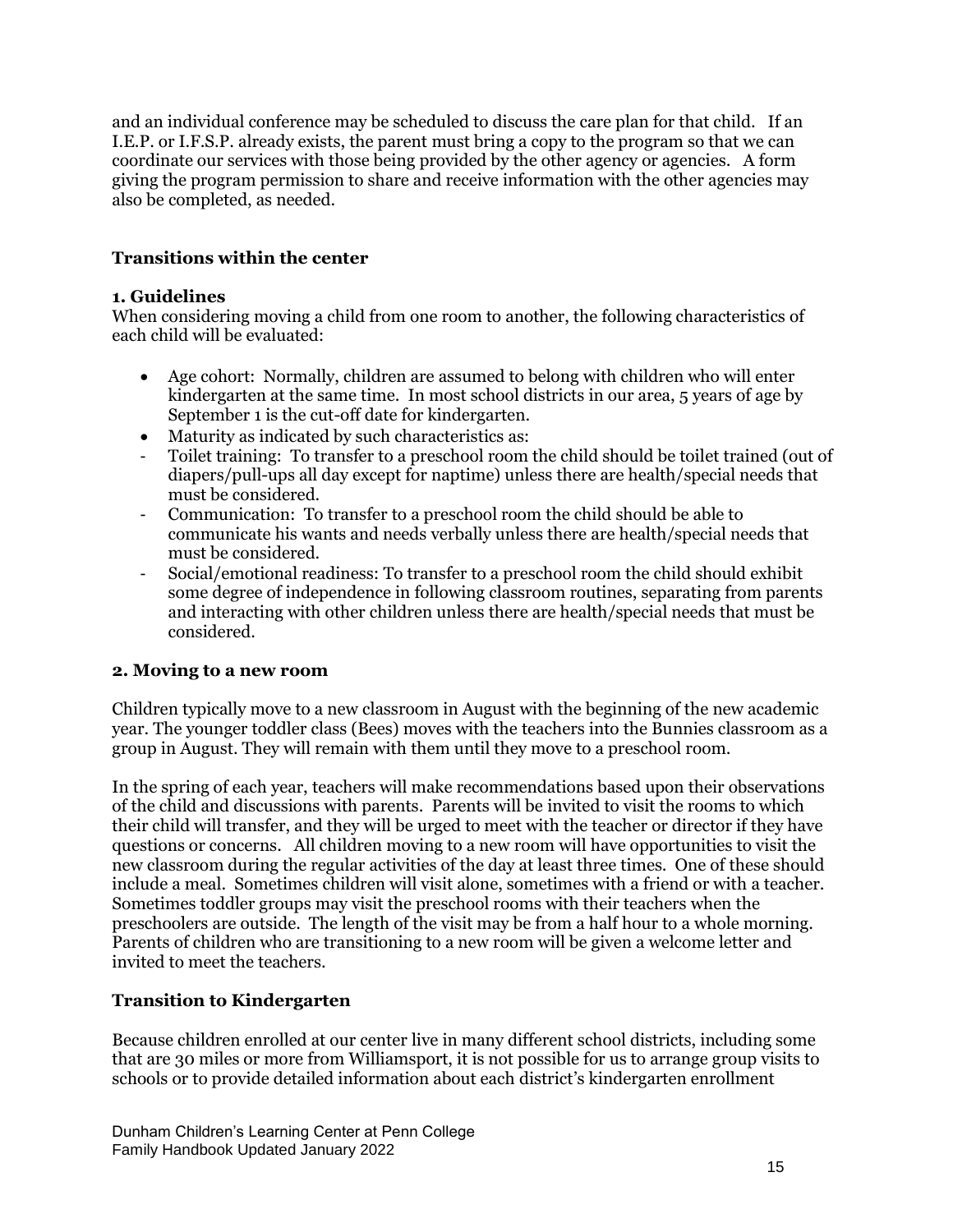procedures. Rather, the transition process to kindergarten is focused on helping families of children who will be old enough to enter school in the fall to understand the process.

- 1. At the beginning of the academic year, teachers in the older preschool room will ask parents where each child will be attending kindergarten, if this is known.
- 2. In the spring the staff will post information (when and where and what is needed) about kindergarten registration, as this is made available from the various school districts. The director distributes an annual memo reminding parents of the importance of registering at the appropriate times.
- 3. During the spring conference, a major topic will be kindergarten transition. Teachers will share the results of the online assessments and suggest that the parent and child visit the new school, even when this is not a routine part of kindergarten registration for the receiving district.
- 4. Books and videos about going to kindergarten will be available in the room or office, and teachers will provide parents with appropriate articles if requested. Throughout this process, the goal is to create a positive expectation about a new school.
- 5. The center will provide copies of records if requested by the parent or the school district.
- 6. In the case of a child with documented special needs, a staff member will attend the transition meeting that the intermediate unit will arrange.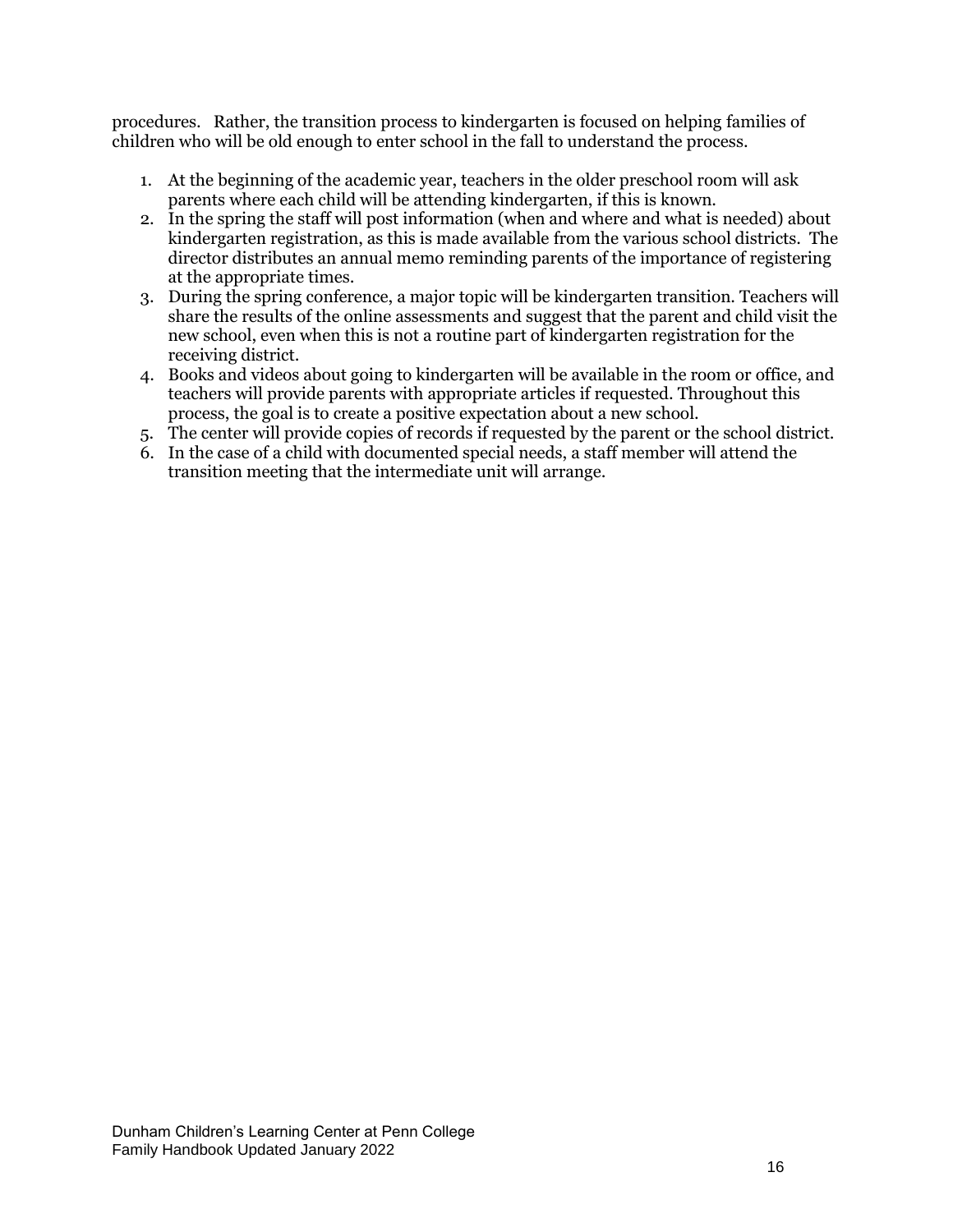# **HEALTH AND SAFETY**

# **HYGIENE & SANITATION**

The health and safety of the children is our first concern. We follow the guidelines of the American Academy of Pediatrics for illness, emergencies, and basic sanitary procedures. Instructing the children in good personal hygiene is an important part of our program. This includes frequent handwashing, regular use of the bathroom with staff monitoring proper habits, tooth brushing after meals, and proper use of tissues.

An important hygiene practice is to have children wash hands upon arrival at the Center each day. You may want to have them wash their hands when they get home at the end of the day, too. In this way, we minimize the spread of germs from one setting to another and keep everyone healthier.

The staff follow a sanitary diaper-changing procedure, which is posted in each room where children are diapered. Table surfaces and hand washing sinks are sanitized regularly as are toys and rest mats. College custodial staff wash floors, clean bathrooms, and vacuum daily.

#### **ILLNESS**

This policy will be amended in response to the COVID 19 virus as recommended by the Center for Disease Control. Families will be notified in writing of changes.

Unfortunately, we have neither the staff nor the space to provide care for ill children.

Please do not bring your child if he or she is unable to participate in all Center activities, including outdoor play. If your child is too sick to go outside, he or she is too sick to be at the Center.

We follow the guidelines of the American Academy of Pediatrics for exclusion of ill children. Briefly, children who have any of the following symptoms may not attend:

- diarrhea:
- vomiting (stomach content) two or more times within twenty-four hours;
- skin rashes with fever or behavior change;
- discharging sores;
- fever (101 degrees Fahrenheit or higher) accompanied by other symptoms of illness;
- contagious diseases such as strep throat until appropriate medical treatment is given;
- children with head lice upon identification;
- fatigue to the point that the child is unable to participate in Center activities.

If your child becomes ill while at the Center, we will notify you, and you will be expected to arrange to pick your child up within an hour. We must sometimes ask for a note from your physician to return to the Center.

Children must wait to return to the Center for 24 hours after they have been sent home for illness assuming they are free of symptoms by then or a physician indicates they may return.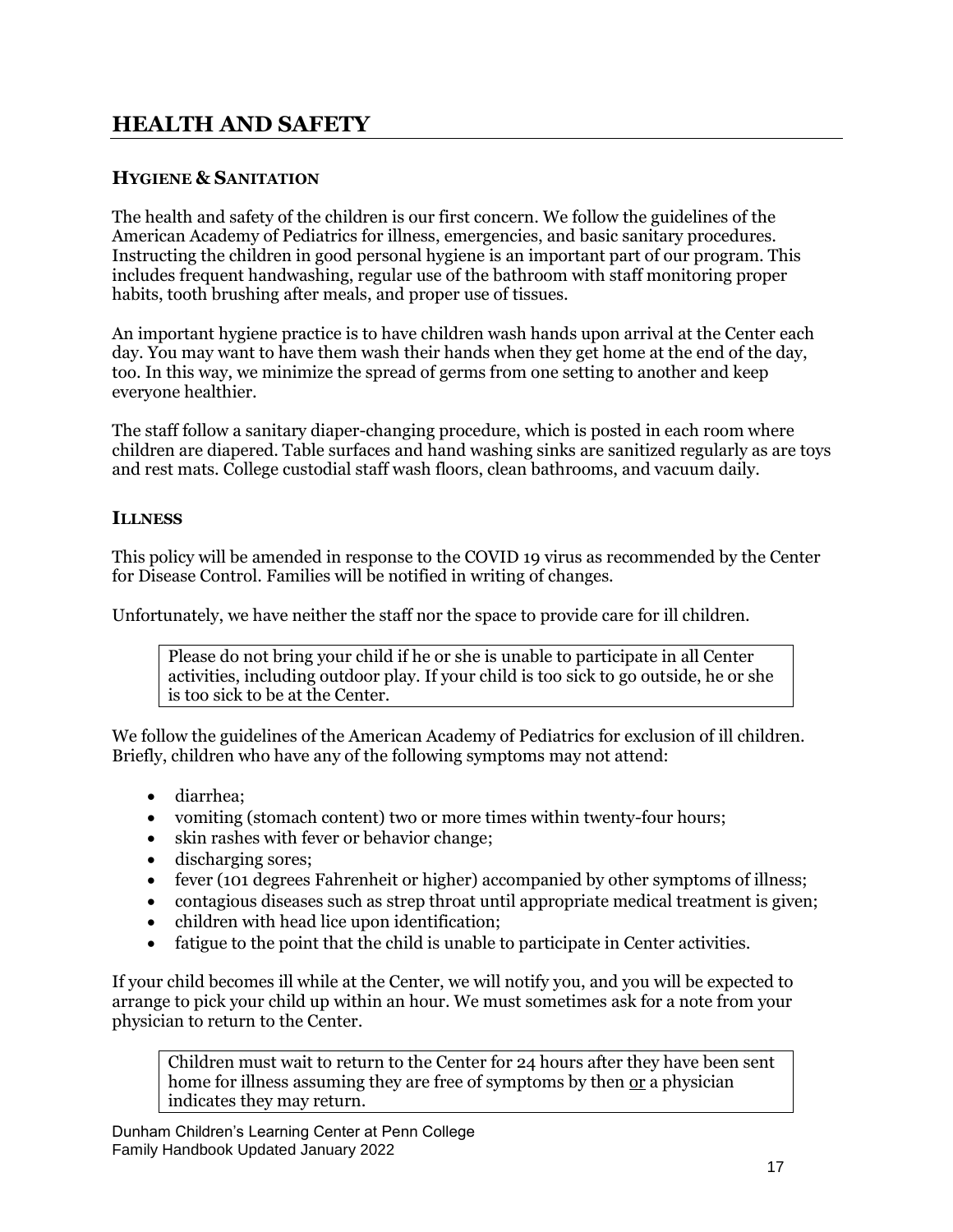We try to notify all parents if one of our children has a contagious illness, usually by a sign posted on the classroom door. We appreciate your help with this by informing us if your child is ill or has been diagnosed with a contagious illness.

#### **MEDICATIONS**

Because having medication in the facility is a safety hazard for all children and administration of medication poses an extra burden for staff, you should check with your child's physician to see if a dose schedule can be arranged that does not involve the hours the child is in the Center.

In cases where this is impossible, we will administer medication to children for whom a plan has been made and approved by the director or the group leader in the child's room. *Your written instructions and a physician's permission will be required.* (This applies to medicated skin creams and lotions and to inhalers or nebulizers of any kind, as well as to medications given by mouth.) Non-prescription medications such as Tylenol or cough syrup require a physician's written instructions in addition to your written permission. In the case of prescription medications, the prescription label on the original container provides the written instructions.

All medication must be brought to the Center in the original container, labeled with the child's name. It should be given to the Group Leader upon arrival. Tell us if the medicine must be refrigerated.

You may come to the Center at any time during the day to give your child medications. This does not require written permission, although we will ask you to sign our medication log so that we know what you have given and whether there may be side effects.

Because of the possibility of allergic reactions to medicine in young children, the first dose of a new medication must always be given at home. Medications and medical apparatus of all kinds must be given to the staff for proper storage.

NEVER leave medicine or medical apparatus (such as an asthma inhaler) in your child's cubby or backpack, where other children can reach it.

#### **INJURY RESPONSE**

We try to prevent injuries by constant adult supervision and alertness, but occasional accidents are bound to happen whenever active young children are at play. You will probably receive one or more written incident forms at some point in your child's time with us. We complete these whenever a child is hurt badly enough to require first aid or in any way that has left a mark on his or her body. If your child has an accident, you will find the form in your mailbox at pick-up. You will be asked to sign it, and a copy will go home with you.

It is important for families to realize that young children sometimes bite when they cannot otherwise express themselves. While distressing to adults, bites are a common occurrence wherever young children are together in groups. You will receive an incident form if your child is bitten, of course, but also if he/she is the biter. If the skin is broken, we will contact family members of both children by phone to report the incident. Due to confidentiality concerns, staff are not permitted to share the name of the other child involved in these incidents.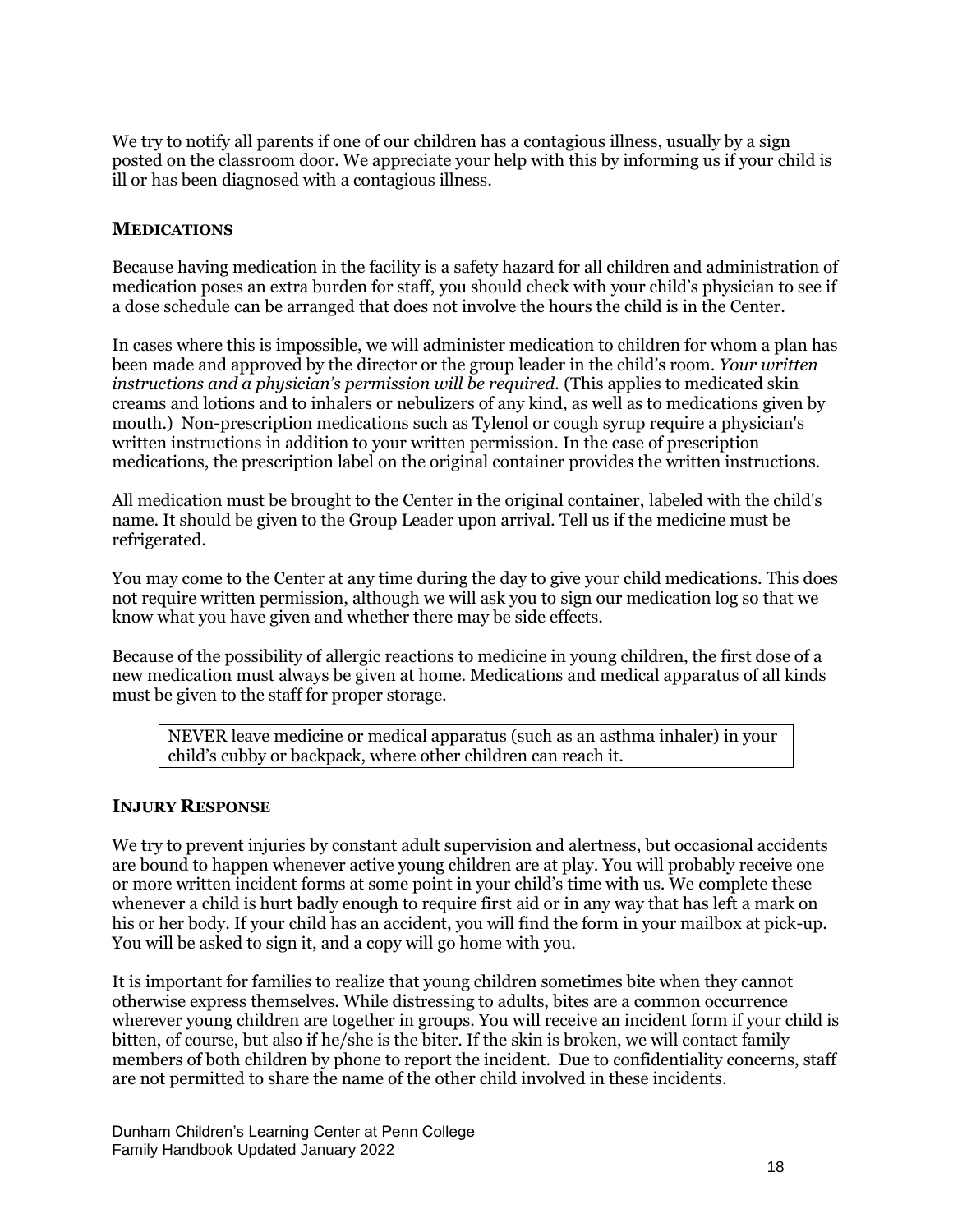Center staff are trained in pediatric first aid, including management of a blocked airway. See Medical Emergencies, below, for more information about more serious accidents. If your child has a health condition that might require CPR or other special emergency interventions, please notify the director prior to enrollment so that staff can be properly trained**.**

# **MEDICAL EMERGENCIES**

In the event of an illness or accident which requires medical attention beyond simple first aid, we will contact parents (guardians), emergency contact people, or the child's physician, in that order after calling 9-1-1. If it is impossible to reach any of these people and should emergency treatment be required, we will contact 9-1-1 and accompany the child to the nearest emergency facility. A Center employee will remain with the child until he, she can be released to a parent, or other authorized emergency person. Your signed permission to obtain emergency treatment was obtained at enrollment. (See "Emergency Information" earlier in this section.)

Please note that your own health insurance will be responsible for bills stemming from injury treatment. If you do not have health coverage for your child, please see the director for information on how to obtain it.

# **HEALTH APPRAISALS AND IMMUNIZATIONS**

Licensing regulations require an initial health appraisal, including an immunization record, for all children. You are then required to provide updated health appraisals periodically as your child has regular checkups and immunizations. In most cases, this will be annually. *Please ask for a form to take with you to the doctor (or print one out from the Center website)* whenever you schedule a check-up for your child. Failure to provide the required health documentation is grounds for terminating enrollment. Special regulations apply to children with incomplete immunizations. Please notify the director prior to enrollment if this applies to your child.

Our complete health and safety policies are posted on our website at www.pct.edu/childcare.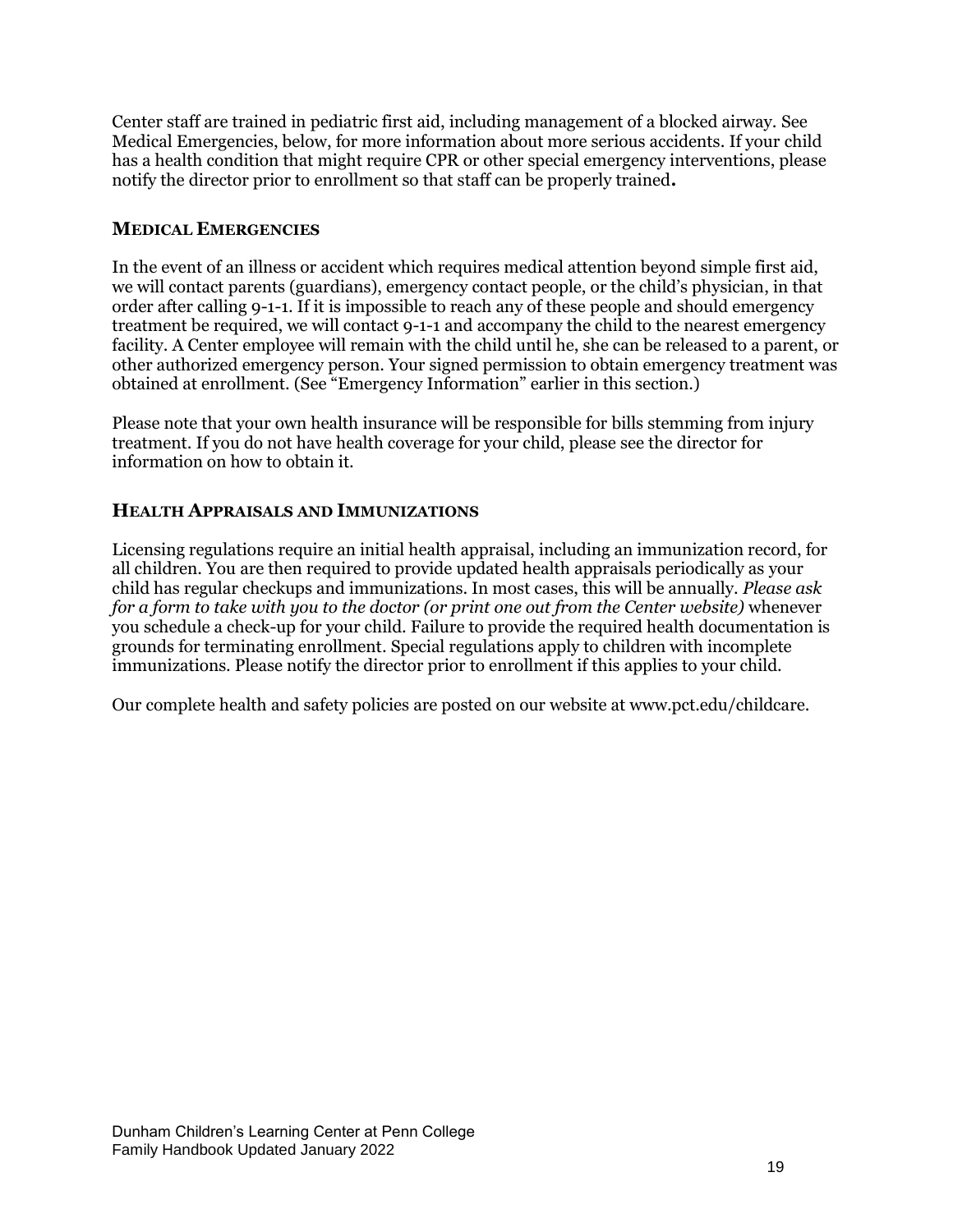# <span id="page-21-0"></span>**FAMILY COMMUNICATION & INVOLVEMENT**

# **KEEPING YOU INFORMED**

We will try to keep you informed in several different ways about the Center and your child's experiences here:

E-mail – You will receive e-mails from your child's teacher. A few times a week they attach a WORD document titled "Here's What We Did Today" (sometimes abbreviated HWWDT). The document will include a few photos of children in your child's class and a few sentences letting you know what they did that day and what they learned from the activity. Be sure to give us a correct e-mail address for one or both parents. To save on paper, we also send monthly class newsletters and center menus by e-mail. If you need to receive a paper copy instead, just let us know.

REMIND APP – This application allows the teacher to send you text messages from their computers or phone. We have found this to be an excellent way to communicate short messages. The teacher will send you an invitation to join the class list.

Bulletin boards – Check the bulletin board near the card-swipe door and the one located next to the door to your child's classroom for notices about activities, daily schedules, lesson plans for your child's group, menus, etc.

Classroom doors – Reminder notices and notes about events of the day are posted on classroom doors. So are notices about contagious illness.

Hallway and classroom displays – Do not forget to look over the photos and the children's work both inside and outside the rooms.

Written notes and permission forms– Look for these forms of communication in your mailbox. Let us know if you would like to have duplicate copies of permission forms, notices and assessment forms, so that parents living in different households can each have one. We are happy to do this.

Notes from you – Paper and pens are provided just outside each classroom for brief messages to the staff, such as a change in your child's schedule for that day, a different contact number, a note of permission from you for a different pick-up person.

Our website (www.pct.edu/childcare) – From this site, you can link to the entire text of our curriculum, our health and safety policies, and this Family Handbook. You can also find staff photographs and biographies, a printable version of the application for admission, and photos of center activities.

Locked mailbox – This box is located in the lobby of the Center. Please use it to deposit fees (checks and money orders only -- no cash), to return forms, and for written notes to the director or your child's teacher.

Parent conferences – We schedule individual conferences with you each semester, but do not wait until then to ask questions or bring concerns to us. Contact the director or your child's teacher at the numbers provided on page 24, at drop-off or pick-up time, or by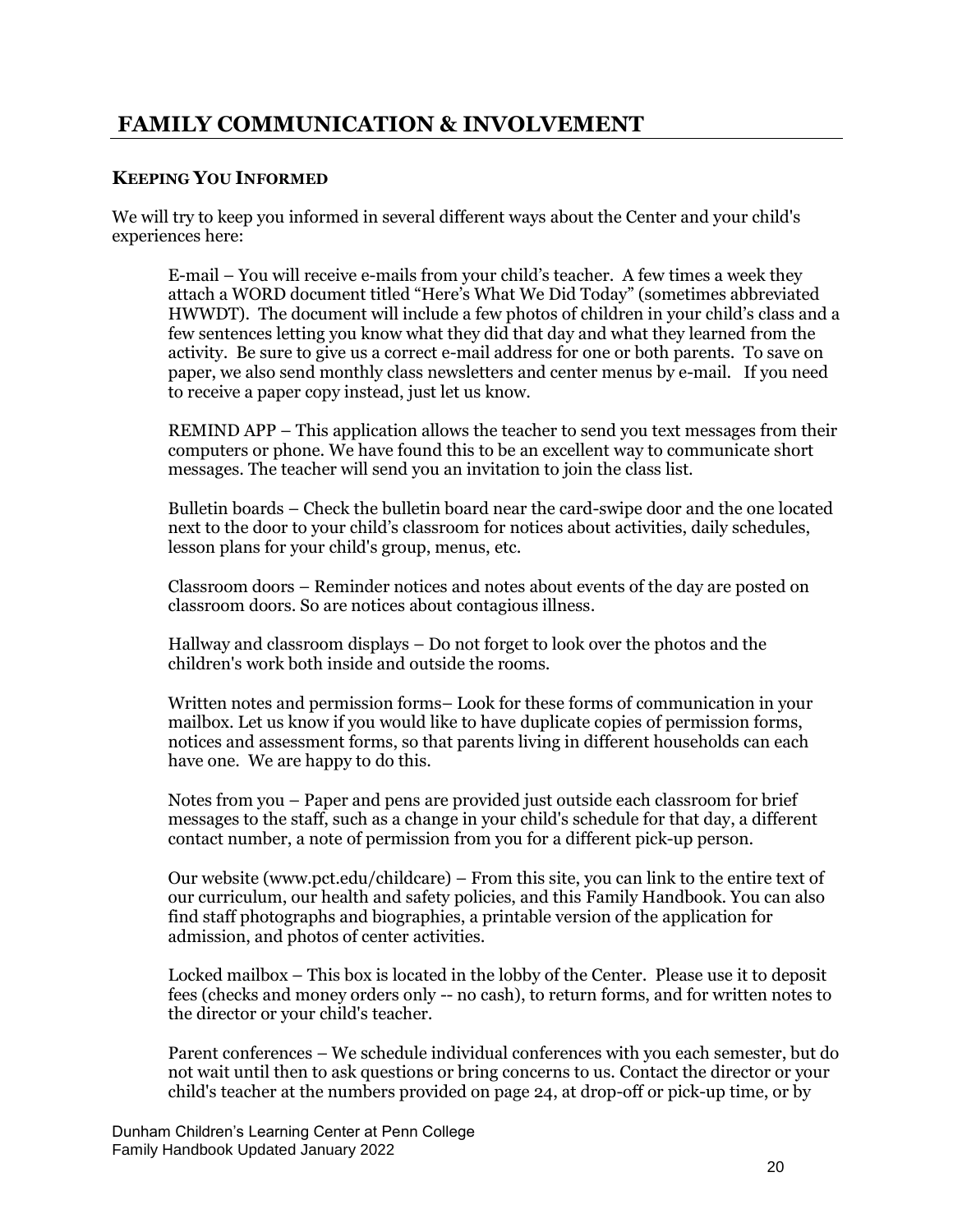note or e-mail to schedule a meeting. We will be happy to meet with you at any time, but must arrange to cover the room.

# <span id="page-22-0"></span>**YOUR FEEDBACK, CONCERNS, & QUESTIONS**

We encourage you to let us know about changes in your child's life, comments he or she has made about the Center, or anything else that will help us make your child more comfortable and more ready to work and learn.

Each spring, we conduct a Family Survey. Please take the time to complete this survey. We really do use your feedback to make improvements in the program.

If you have specific problems, please follow these guidelines to make sure your questions and concerns are handled as quickly and satisfactorily as possible:

*Concerns about days of enrollment:* Please speak directly with the director if you want to change the days of attendance each week. Our rooms are typically full and changes in schedules are difficult to make once the semester begins.

*Concerns about fees/payments***:** Please speak directly with the secretary or director. Teachers are not involved in financial matters and are not prepared to answer questions related to fees.

*Concerns about your child***:** See your child's teacher first, and then the director. Also, the director will be happy to help with a referral to an outside consultant or agency.

*Concerns about a staff member***:** Talk directly to that person or to the director.

We are always interested in learning more about better ways to serve you and the children enrolled in the Center. We take this responsibility and this honor very seriously. Please let us know how we are doing. If there is something you do not understand or do not like, tell us right away. We cannot always make changes to accommodate everyone, but we are always willing to try. It is much better to address small problems as they arise than to let them grow into big ones. If you are happy with our Center, tell us that too, and tell everyone else as well!

# <span id="page-22-1"></span>**CONFIDENTIALITY**

We treat information about children and families with confidentiality, and we ask that you do the same if you spend time in the Center. This means that we may share information about a child ONLY with that child's parents or guardians, unless specific written permission has been obtained to do so with others. Center staff (on a need-to-know basis, which usually means only those staff who work directly with the child and the director) and licensing or accrediting representatives are the only people other than parents/guardians who have access to children's confidential information.

You may have access to your child's file at any time by coming to the office and asking the director or secretary. We are happy to forward copies of children's files to their next school or to other agencies with your written permission.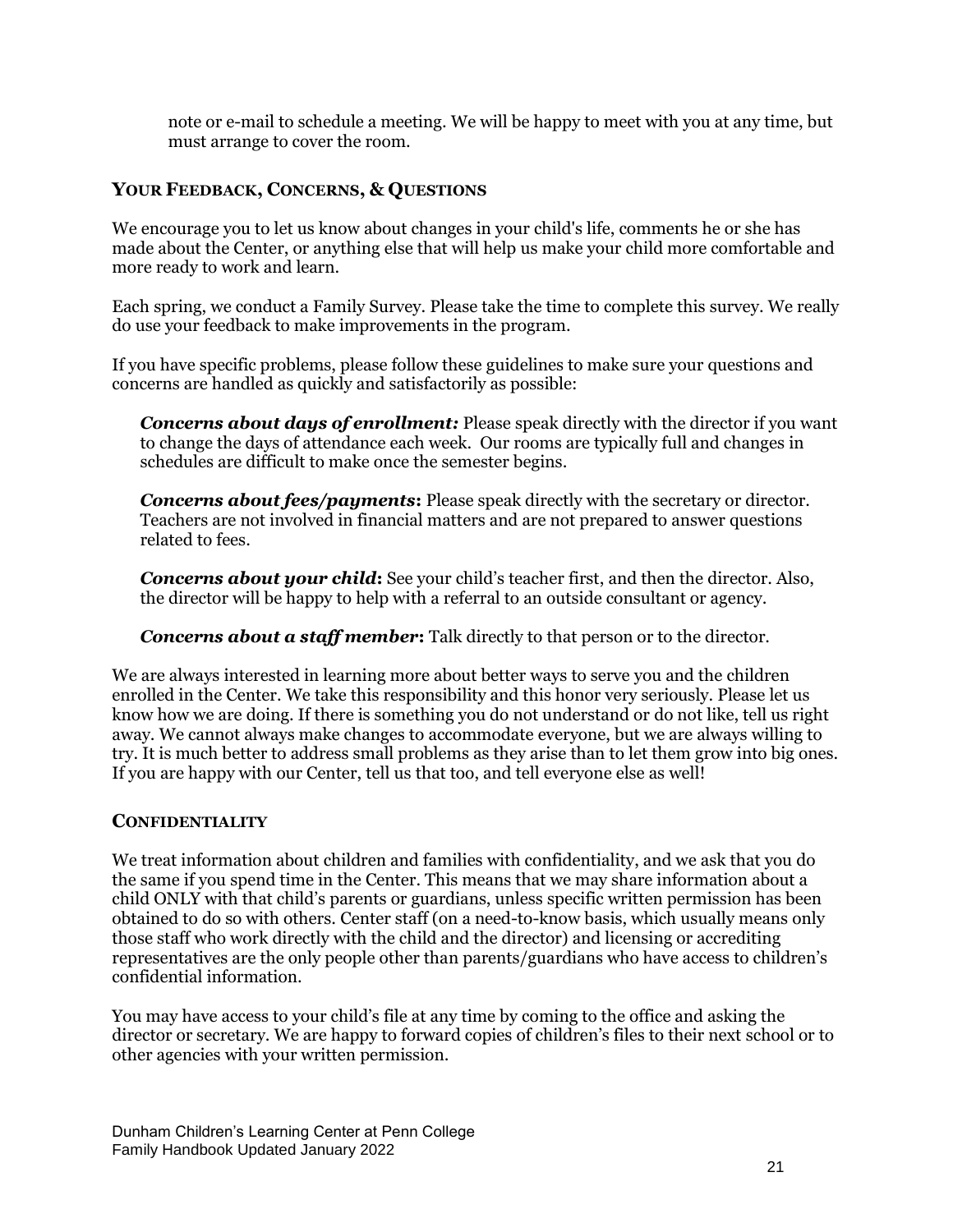Please do not take photos of other Center children with your cell phone or personal camera, nor post such photos on Facebook or other social networking sites.

# <span id="page-23-0"></span>**RESOURCE MATERIALS**

We will gladly share our collection of resource materials with you. This includes books about child development; family events such as divorce, death, moving, or birth of a baby; and teacher resource books with recipes for homemade play dough, finger plays and songs, and suggestions for reading or math experiences. Just ask, or feel free to browse through the collection in the conference room off the lobby area.

# <span id="page-23-1"></span>**BECOME INVOLVED**

We hope that you will become involved in your child's Center. You will find it rewarding and your child will benefit in many ways. Some possibilities for involvement include:

- spending time in the classroom, either observing or participating in activities (arrange) this with your child's teacher; if your child is new to the Center, you may want to wait until he or she has settled in to the Center routine first);
- volunteering to serve on Center Advisory Committees, which are formed from time to time to make recommendations on policy and personnel matters;
- donating supplies for activities, or time and expertise in various Center projects;
- attending Center events for families;
- arranging and/or accompanying the group on walks and visits; and
- anything else you would like to do! Just let us know.

# <span id="page-23-2"></span>**VISITING THE CENTER**

Parents/guardians of enrolled children are welcome to visit any part of the Center, at any time, without prior notification. You may have to make an appointment if you need to speak with your child's teacher for any length of time. Safety requires that teachers be attentive to the children unless arrangements have been made for a substitute.

Some families enjoy joining their child for lunch at the Center. Others occasionally sign their child out for a lunch date. Just ask your child's teacher about either option.

All visitors other than parents or guardians must report to the front desk to schedule a visit at a convenient time. This includes parents' friends or relatives unless they have come to pick a child up as authorized by the parent.

College-wide Open House events, held on Saturday or Sunday in Fall and Spring, are a good time for children to show off the Center to families and friends who can't come during the week. Watch for signs and notices about dates and hours.

# <span id="page-23-3"></span>**BACKGROUND CHECKS**

As of December 31, 2014, Pennsylvania Act 153 of 2014 require volunteers to have background checks. The Department of Human Services has determined that adults who accompany us on field trips must have volunteer clearances. Please see the Director for information about how to obtain these free clearances.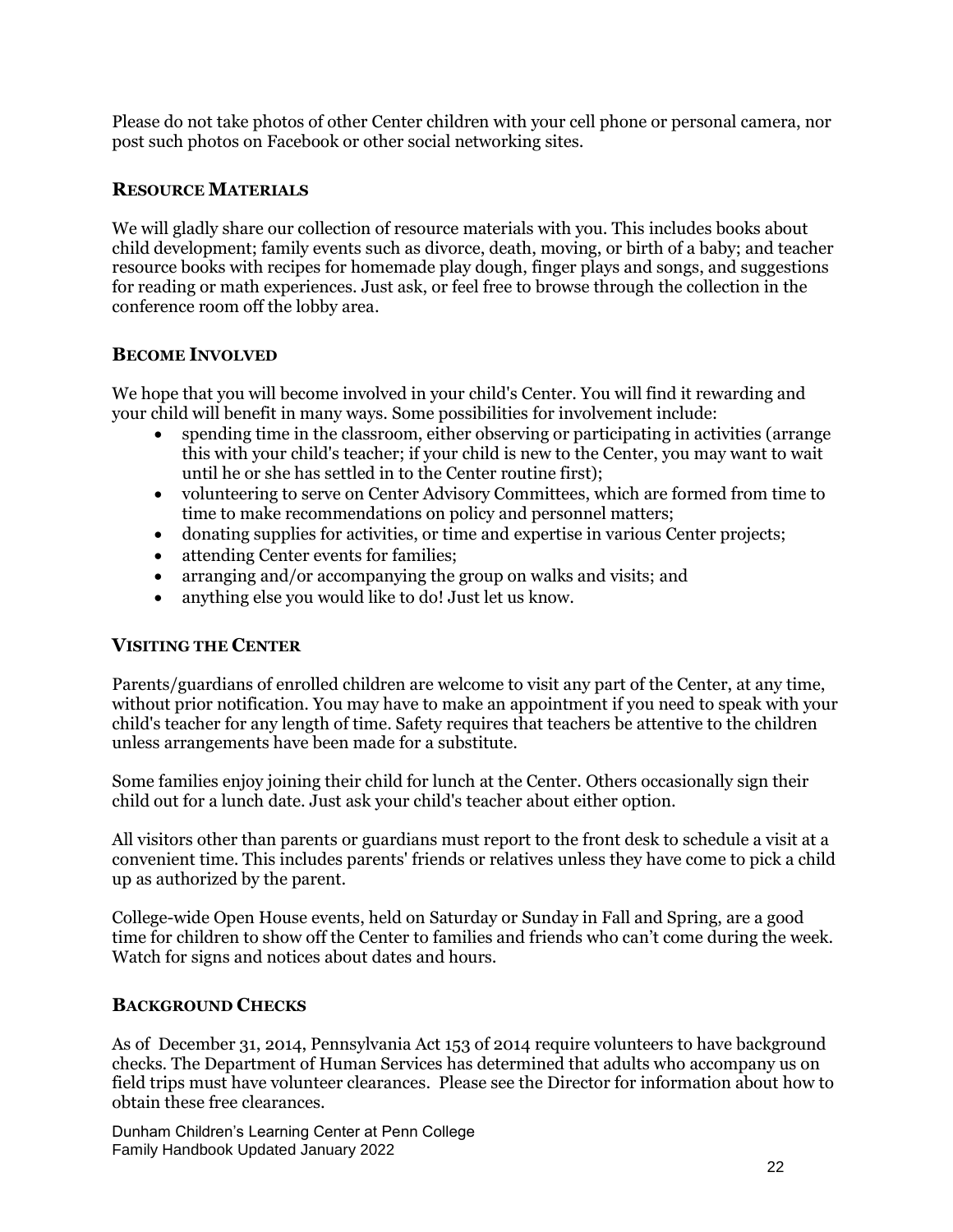# <span id="page-24-0"></span>**APPENDIX A: REQUIRED EMERGENCY PLAN LETTER**

To Parents/Guardians of Children Enrolled:

Child care regulations of the Pennsylvania Office of Child Development require that all child care centers inform parents annually of the existence of an emergency plan, to assure you of our concern for the safety and welfare of children attending the center*.* Our Emergency Plan provides for response to all types of emergencies. Depending on the circumstance of the emergency, we will use one of the following protective actions:

- *Evacuation:* Children are evacuated to a safe area outside the building in the event of a fire, etc. Total evacuation of the facility may become necessary if there is a danger in the area. In this case, children will be taken to a relocation facility in another Penn College building as directed by College Administration and Penn College Police.
- *In-place sheltering:* Sudden occurrences, weather or hazardous materials related, may dictate that taking cover inside the building is the best immediate response.
- *Modified Operation*: May include cancellation/postponement or rescheduling of normal activities. These actions are normally taken in case of a winter storm or building problems (such as utility disruptions) that make it unsafe for children but may be necessary in a variety of situations.

Please listen to local radio and television stations, subscribe to PCT Alerts, or check the Penn College website, for announcements relating to any of the emergency actions listed above.

We ask that you not call during the emergency. This will keep the telephone line free to make emergency calls and relay information.

You have already completed an emergency form listing those persons authorized to pick up your child. This form is used every time your child is released, including during emergencies. Please ensure that only those persons you list on the form attempt to pick up your child and that you or anyone else coming to pick up during an emergency have a photo ID (this is in case your child is in the care of a teacher other than the ones who already know you.)

I specifically urge you **not** to attempt to make different arrangements during an emergency. This will only create additional confusion and divert staff from their assigned emergency duties.

In order to assure the safety of your children and our staff, I ask your understanding and cooperation. Should you have additional questions regarding our emergency operating procedures contact me at (570) 320-8026, or [childcare@pct.edu.](mailto:childcare@pct.edu)

Sincerely,

Linda A. Reichert, Center Director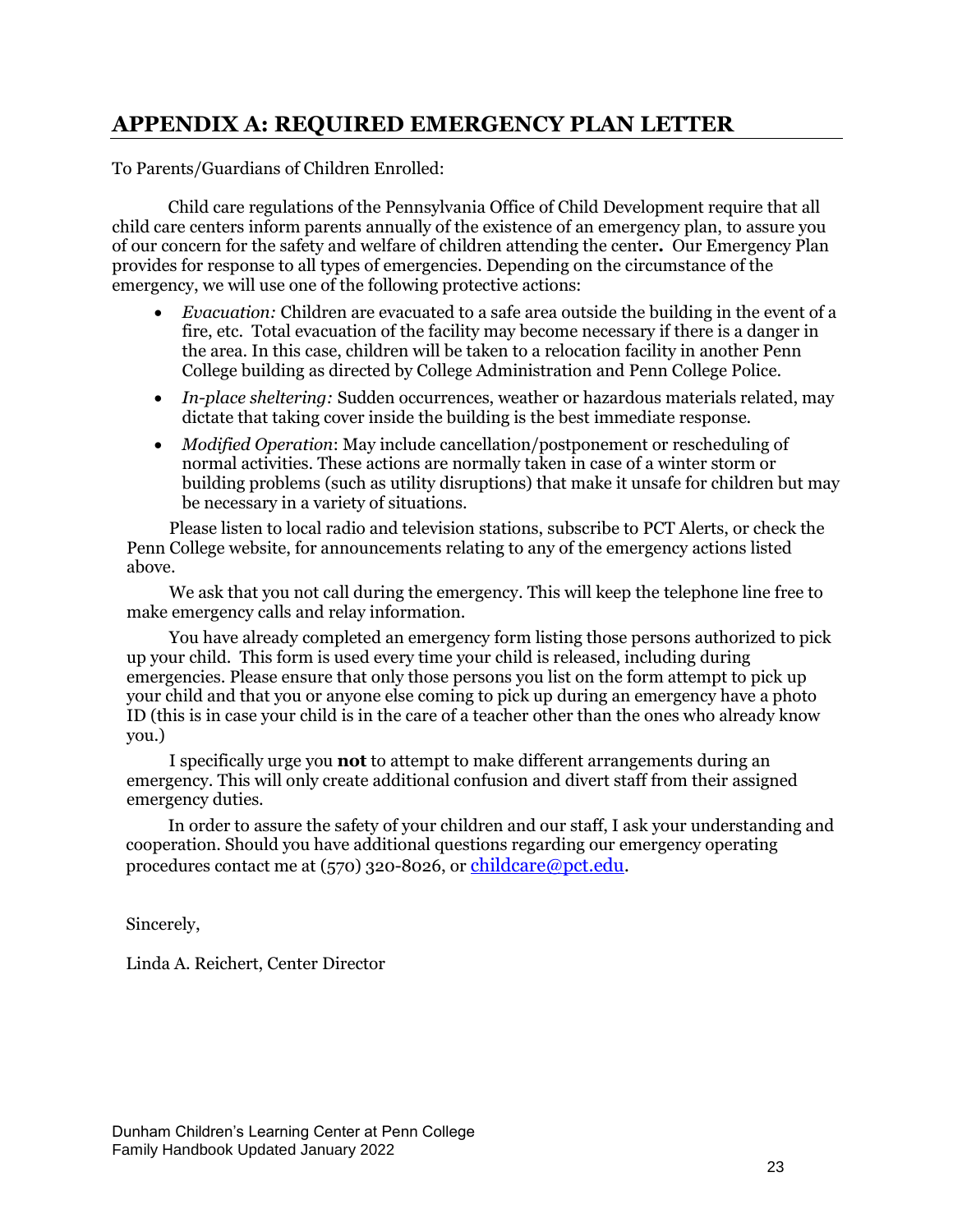# <span id="page-25-0"></span>**APPENDIX B: CENTER CONTACT INFORMATION**

| Classroom                 | <b>Phone</b>                  |  |  |
|---------------------------|-------------------------------|--|--|
| Classroom B1076 (Bees)    | $(570)320 - 2400$ , ext. 7271 |  |  |
| Classroom B1072 (Bunnies) | $(570)320 - 2400$ , ext. 7256 |  |  |
| Classroom B1066 (Birds)   | $(570)320 - 2400$ , ext. 7698 |  |  |
| Classroom B1062 (Bears)   | $(570)320 - 2400$ , ext. 7279 |  |  |
| Director                  | $(570)320 - 2400$ , ext. 7239 |  |  |
| Secretary                 | $(570)320 - 2400$ , ext. 7123 |  |  |

Each room has its own voice mail. After several rings, voice mail will take your message. Messages involving your child's attendance that day or a change in pick-up time or person, etc., should go directly to the teachers in his or her group at the extensions above. If a message is urgent, do not leave a message but call the Center's mail line (570)320-8026. Questions and messages about enrollment or policy should be directed to the director. The secretary can answer questions about fees as well as take messages for other staff.

Please enter the center's phone number and your child's classroom phone number into your cell phone contact list.